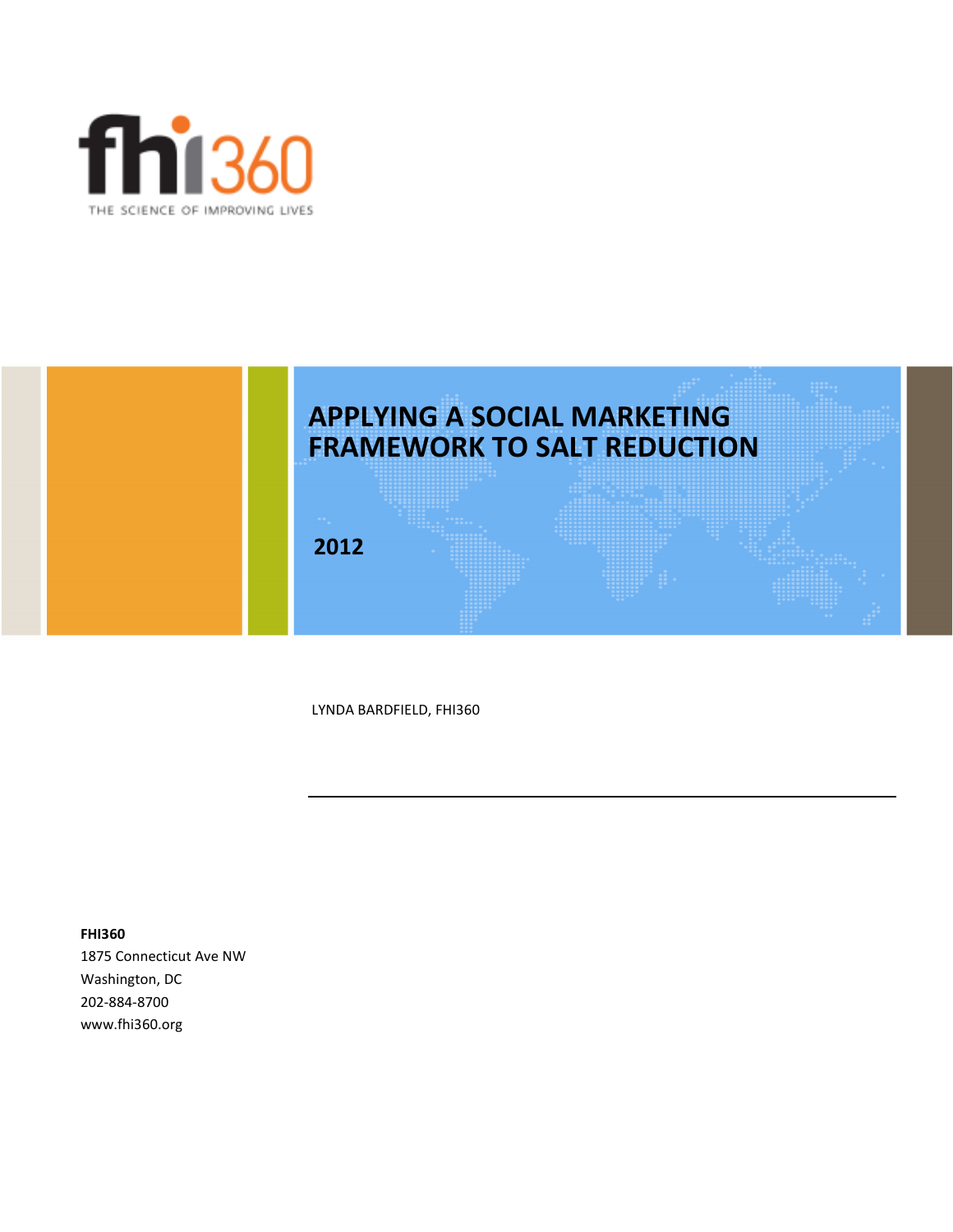### **TABLE OF CONTENTS**

- II. LITERATURE REVIEW & RESEARCH FINDINGS
- III. TARGET AUDIENCE..
- IV. AUDIENCE ANALYSIS..
- V. OVERVIEW OF SUPPLY SIDE…
- VI. DEMAND SIDE/COMMUNICATION GOALS AND OBJECTIVES…
- VII. MARKETING MIX STRATEGIES..
- VIII. MONITORING & EVALUATION PLAN ...................................................................................................... IX. WORK PLAN & TIMELINE...........................................................................................................................
- X. BUDGET/FUNDING SOURCES ....................................................................................................................
- XI. POST SCRIPT…………………..
	- APPENDIX ...................................................................................................................................................... GLOBAL LITERATURE REVIEW SYNTHESIS.......................................................................................... SOCIAL MARKETING PLAN OUTLINE…………………………………………………………… MARKETING MIX PLANNING TOOL.........................................................................................................
		- CREATIVE BRIEF FORM (BLANK)............................................................................................................. BRAVO CRITERIA…………………………………………………………………………………………
		- WORKPLAN TEMPLATE……………………………………………………………………………….......
		- LINKS TO ADDITIONAL RESOURCES…….……………..…………………………………………...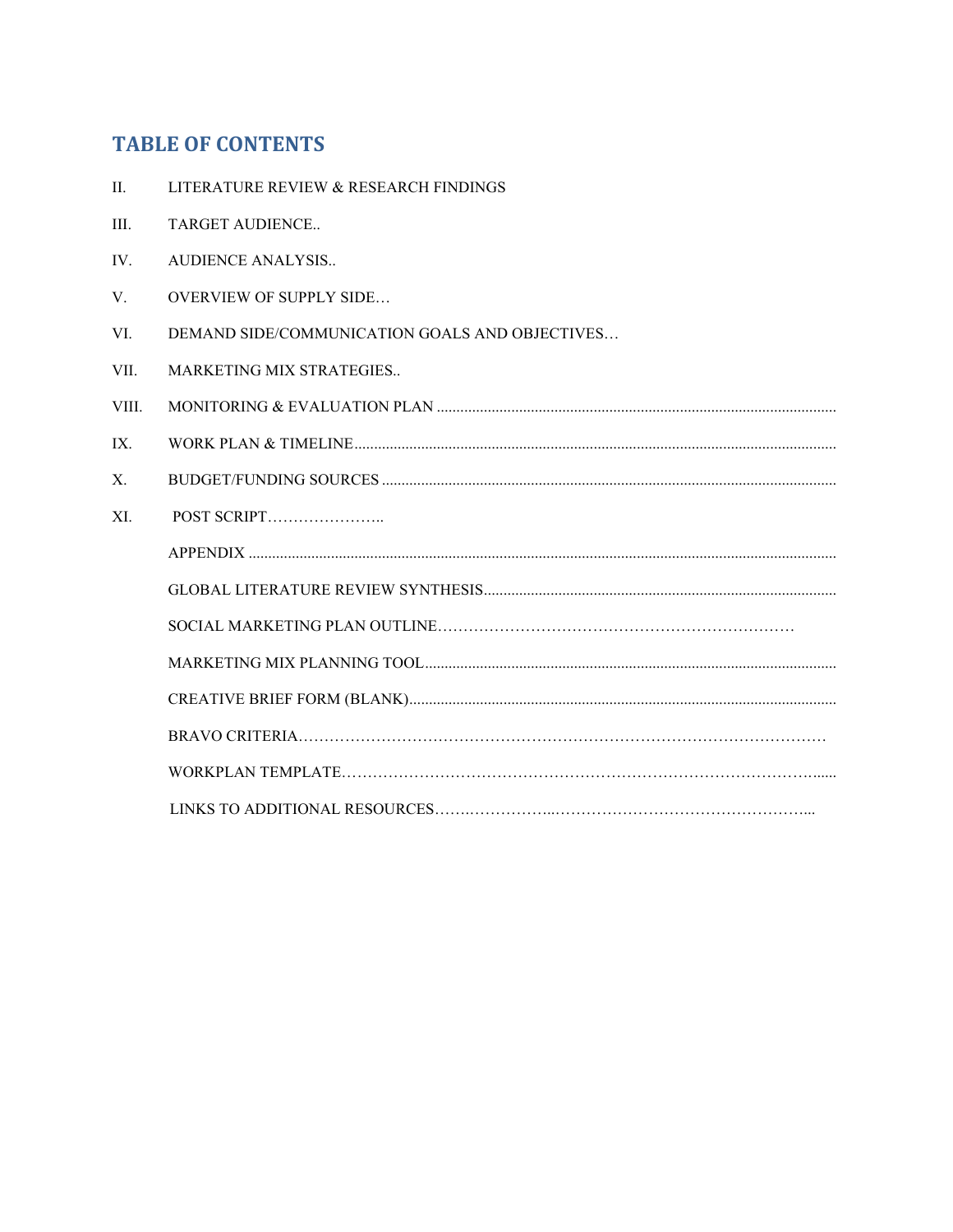

### **A SOCIAL MARKETING FRAMEWORK FOR SALT REDUCTION**

In 2008, approximately one billion adults worldwide had uncontrolled hypertension with almost a third of all cases attributed to excess dietary sodium. *(Campbell et al, 2012).* Almost every nation in the world has an average population salt intake above what is required for optimum health. In developed countries, processed and catered foods contribute most of the salt in the diet with the rest added at the table or during cooking. In developing countries, especially in rural areas, most dietary sodium comes from salt added during cooking. For most countries, implementing a national salt reduction program is one of simplest and most cost-effective ways of improving public health.

Since 2007, the World Health Organization (WHO) has been supporting the development of national salt reduction strategies by establishing networks in partnership with regional organizations around the world. In September 2009, the Pan American Health Organization (PAHO) established an expert group (EG) to examine excess dietary salt as a health risk in the Americas, issue evidence-informed policy recommendations for salt reduction in the region, and develop tools and resources to support regional dietary salt reduction *(Campbell et al., 2009; PAHO, 2009.*) The following social marketing framework, an evidence-based foundation for national, regional, and local social marketing strategies, is one of those resources.

Social marketing is defined by Kotler and Andreasen as the application of commercial marketing principles to influence social behaviors. Marketing principles key to social marketing include: (1) A Consumer Focus; (2) Audience Segmentation; (3) The Exchange Theory (including an analysis of the 'competition'); and (4) The Marketing Mix. These principles will be discussed in detail throughout the framework, with the goal of enabling the reader to apply a social marketing framework to the design of salt reduction initiatives in their country or region.

According to Webster et al (2011), no country is likely to achieve a significant decrease in population salt consumption when a program is restricted to consumer education alone. For maximum impact, national salt reduction efforts must include changes to the environment that make it easier for the population to consume less salt. The framework can be used to design interventions that decrease demand for salt and high sodium products, generate demand for low sodium or salt alternatives, and aim at influencing the policy environment. With the goal of moving beyond public awareness to actually changing behavior, designing programs using a social marketing framework, will link supply and demand side activities, and allow us to integrate best practices from salt reduction programs gathered since the 1960's.

Following is an outline for a SOCIAL MARKETING STRATEGY. Each component of the strategy includes outputs and a step by step process. Planning tools for select components can be found in the APPENDIX.

### **I. SITUATION ANALYSIS**

**OUTPUT:** A snapshot situation analysis and description of the communication environment as it relates to salt reduction.

The situation analysis allows you to plan your social marketing intervention within a larger context. It will ensure that your strategy complements what is currently going on in the current environment and builds upon lessons learned from previous salt reduction communication, marketing, advocacy, and public education efforts. This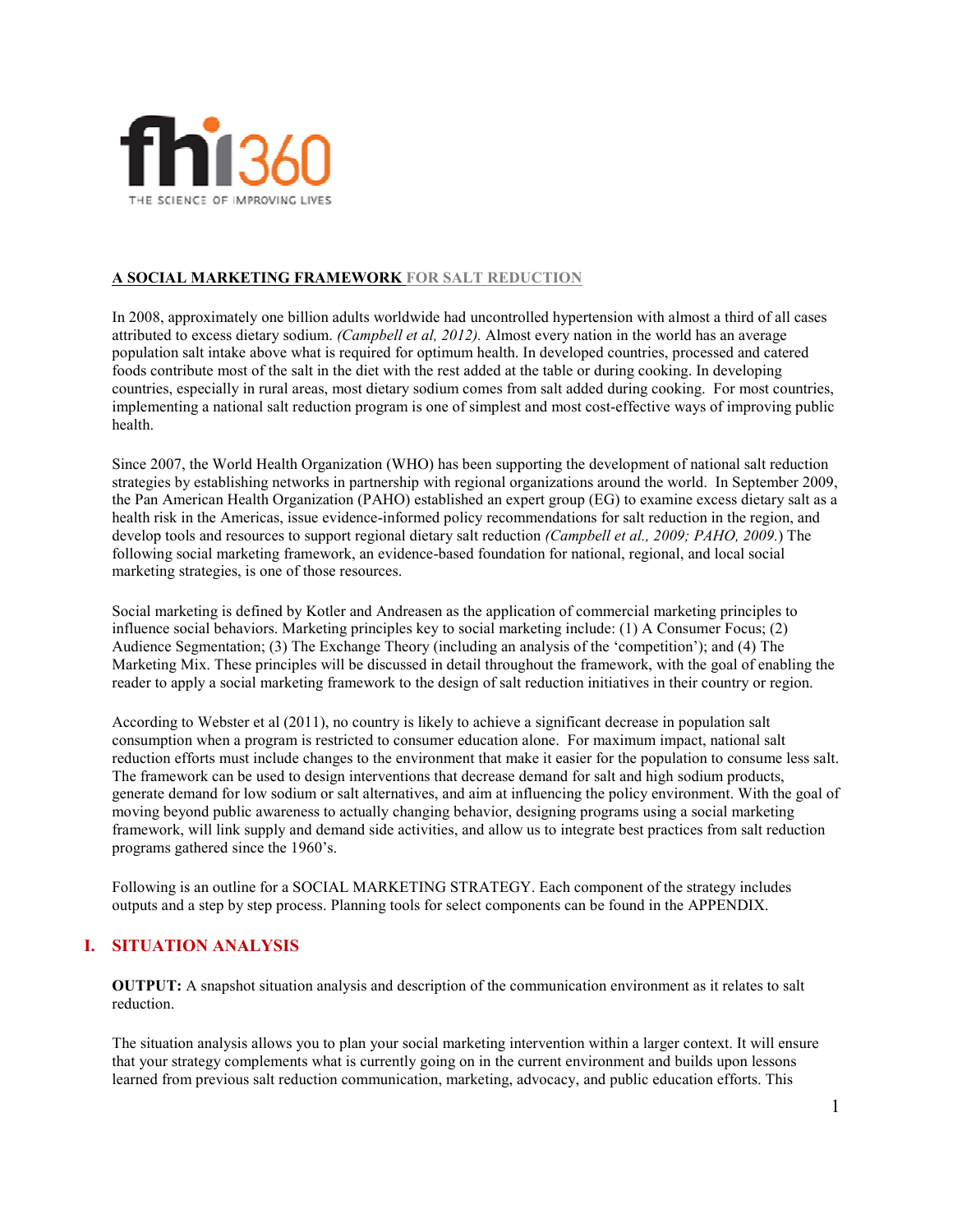section should include a situation analysis and a description of the national, regional, or local communication environment.

To develop a SITUATION ANALYSIS, follow these steps:

### **STEP A. Describe the Background**

You may use these questions as a guide to describing the background and context of hypertension, CVD, and salt/sodium consumption in your country:

- What is the prevalence of hypertension/CVD in your country/region?
- Who is most at risk?
- What are some of the drivers of salt consumption (e.g. processed foods, food preparation, absence of risk perception?)
- What are the current levels of sodium and salt consumption?
- What are country policies relevant to salt reduction? (e.g. food labeling)

### **STEP B. Describe Previous/Current Salt Reduction Communication, Marketing, Advocacy, and Public Education Efforts**

Talk with partners, including local or national media, to answer the following questions:

- What previous efforts have been made to reduce salt consumption in your country? (Describe previous salt reduction interventions.)
- Were they evaluated and, if so, what lessons have been learned that could inform future planning?
- What, if any, current salt reduction initiatives are taking place? (This may include mass media, communitybased, and or policy advocacy efforts.)

### **STEP C***.* **Do a Gap Analysis**

Now that you are aware of the current communication environment, what interventions could you design that would complement existing communication efforts? For example, if a certain population has not yet been targeted in salt reduction efforts, (e.g. patients with high blood pressure) this may be an ideal time to develop an intervention for them. The reason for a gap analysis is so that you do not duplicate efforts or use valuable resources to reinvent the wheel.

### **II. LITERATURE REVIEW & RESEARCH FINDINGS**

**OUTPUT**: Key findings from a review of the literature and secondary research on salt reduction interventions, including any documented best practices identified in salt reduction. Note that most previous salt reduction strategies have been led by government organizations, involve industry-led food reformulation of food, have clear daily intake targets, and strong communication strategies aimed at changing consumer behavior. Five countries, including Finland, France, Ireland, Japan, and the UK have demonstrated some impact as a result of their salt reduction initiatives. In four cases, this included evidence of changes in population salt consumption; in another four, changes in the salt levels in food; and in two, changes in consumer awareness*. (2011, Webster et al)* SEE SALT REDUCTION LITERATURE REVIEW SYNTHESIS IN THE APPENDIX.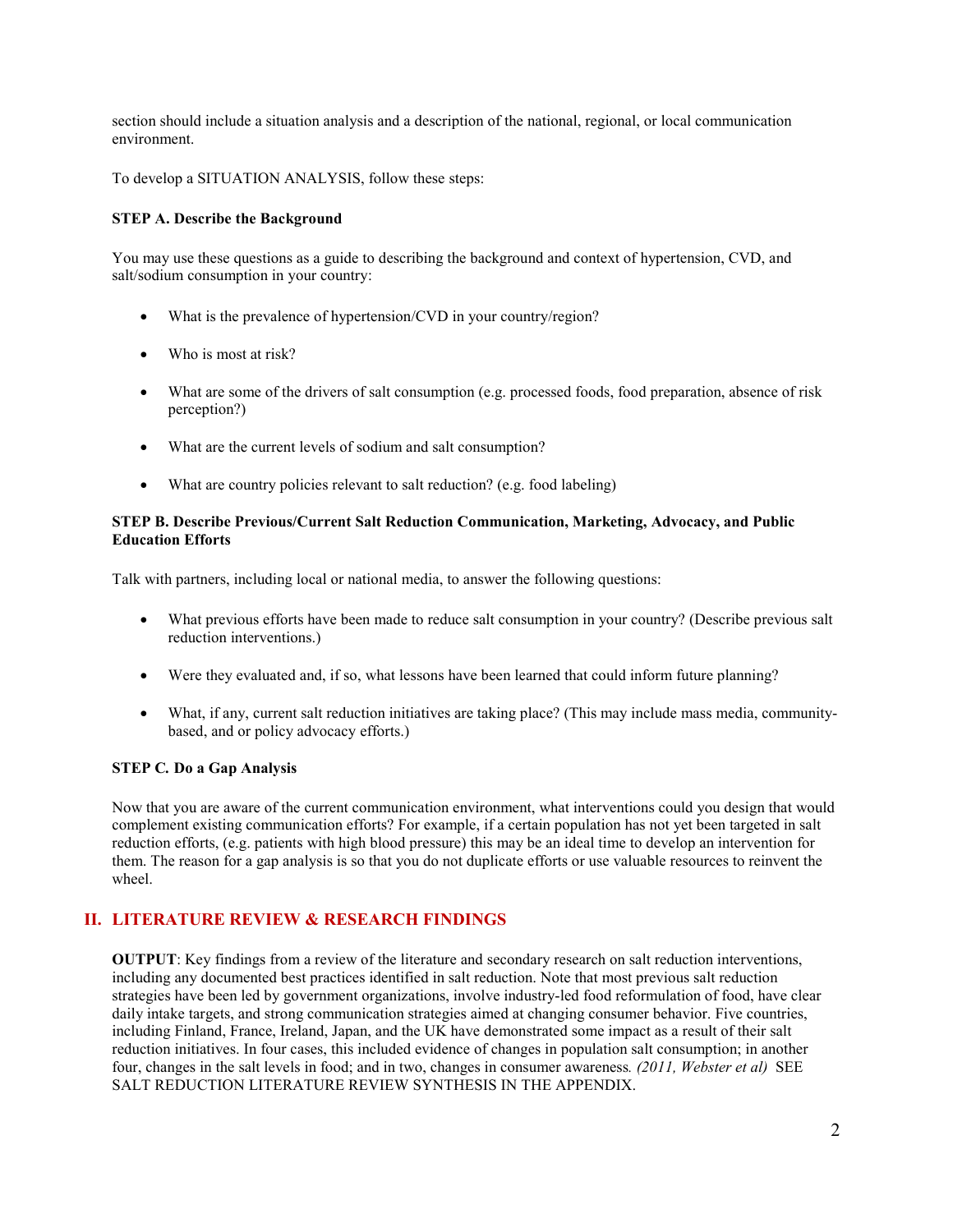Develop this section by following these steps:

### **STEP A: Conduct a Literature/Secondary Research Review**

Analyze all secondary research as it pertains to salt reduction in your country or region. Focus on identifying baseline data regarding target audience knowledge, attitudes, beliefs, and behaviors. In addition, identify demand drivers and barriers to salt reduction. Barriers may be both external/environmental (e.g. policy, fast food popularity) as well as internal/behavioural (attitudes and practices.) If you have conducted your own primary research, synthesize key findings here.

Results of a recent baseline survey in several countries in the Americas revealed that although awareness of excessive salt as a health issue was high, risk perception and self-efficacy were low. (*Claro et al, 2012*)

### **STEP B: Assess Need and Plan for Additional Formative Research**

Based on your synthesis of key findings from review of the literature and secondary research, determine what additional information or insights you may need to develop an effective social marketing strategy. For example, you may have collected sufficient quantitative data to help drive your strategy, but may be lacking in-depth insight about a particular population, including their food purchasing, preparation, and consumption patterns. In 2010, the U.S. Institute of Medicine (IOM) Committee identified three areas that require additional research; among them, understanding how salty taste preferences develop throughout the lifespan, and understanding factors that impact consumer awareness and behavior relative to sodium reduction. *(Strategies to Reduce Sodium Intake in the United States, 2010)* It is only by understanding the obstacles (perceived and tangible) that the target audience faces that will enable us to influence their behavior.

It is also recommended that additional consumer research be conducted to pre-test creative concepts and/or materials with the target audience before finalizing a creative strategy or producing materials. Testing is described in more detail in Section VII-Step D of this document.

### **III. TARGET AUDIENCE**

**OUTPUT:** Target audience selection, audience profile(s) and segmentation strategy

Although you may want to educate 'the public' about the harm of excess sodium and cast a wide net promoting salt reduction, one size does not fit all. With a limited budget and a need to demonstrate results, it is crucial to select a more homogeneous group or you risk diluting social marketing efforts. International best practices direct us to a more consumer-focused targeted approach in order to impact behavior.

Target audience identification should not be based on epidemiology alone; i.e., who is most at risk, but should include additional considerations. If you need to show more immediate results, you may want to select a population that is also most open and ready to change. A social marketing strategy tailored to a specific target group will be more targeted, more relevant, and in the end, have a better chance of reaching intended goals. **Target audience selection/identification** can be based on any number of variables, including the following:

- Who is most open (ready) to change? *(Transtheoretical Model Stages of Change, Prochaska )*
- Who would benefit the most?
- Who feels most vulnerable?
- Who is easiest to reach?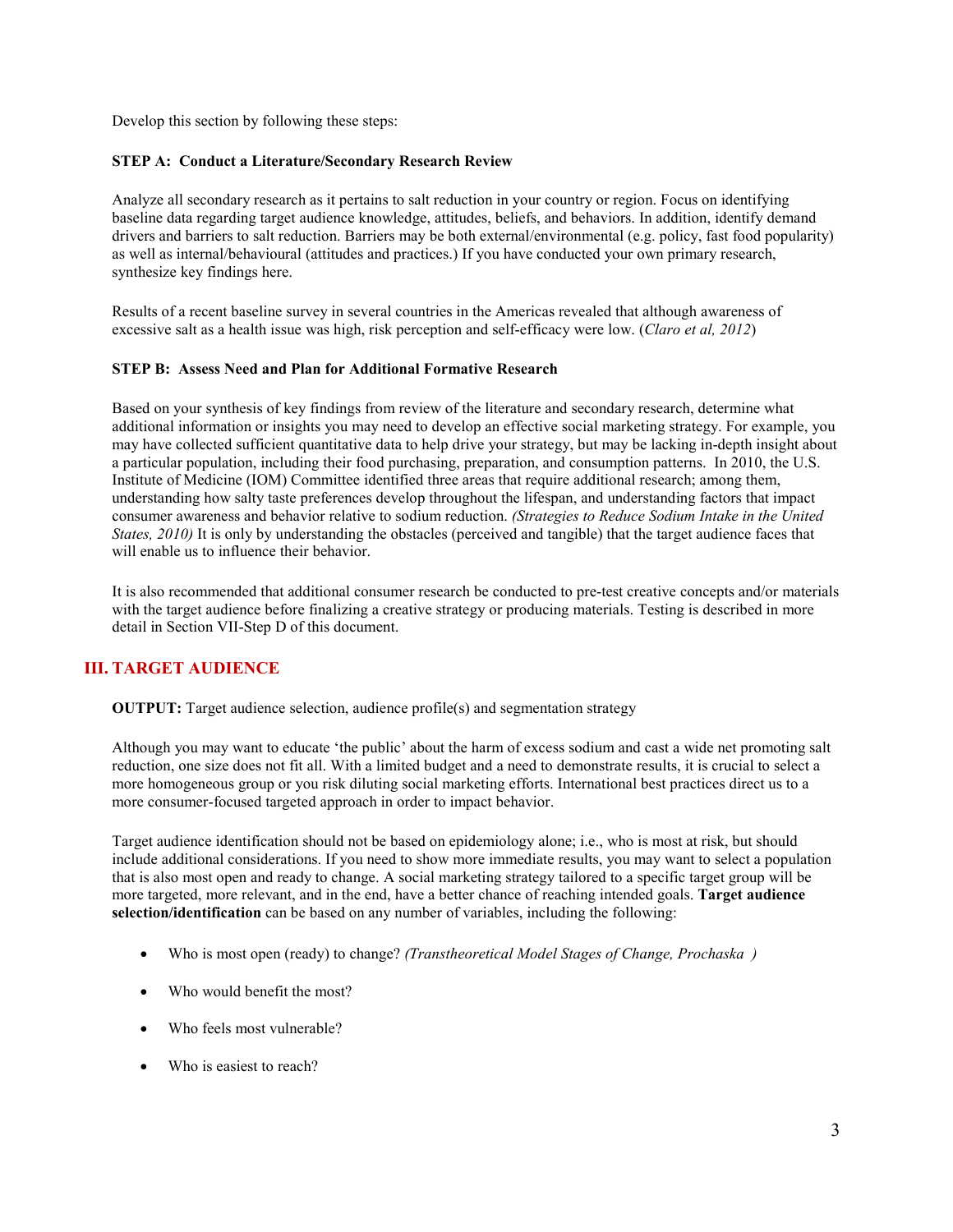To identify your target audience(s), follow these steps:

### **STEP A**. Identify a **Primary Audience** based on the variables above

This is the 'bulls-eye' target audience, the person whose behavior you hope to impact.

Keep in mind that, depending on the duration of your program, you may target more than one primary group; for example, female caregivers who make the primary food purchasing and preparation decisions and people already diagnosed with hypertension. In this case, you may benefit by taking a phased approach where you begin targeting one of these groups and follow with another. Also, keep in mind that target groups may overlap; e.g. female caregivers with consistently high blood pressure.

**STEP B.** Develop a **target audience profile** that describes who this person is, what he or she values, the behaviors that put him/her at risk, and their current attitudes and behaviors related to salt consumption. Following is an example of a target audience profile for a female caregiver living in an unidentified urban location somewhere in the Americas.

### **LIZ**

Liz is a 60 year old grandmother living in a large urban setting. She has always been a bit overweight, but she considers her *health stable. Like most women, she takes care of others first and her own health comes last. Always known as the best cook in the family, Liz has started using more canned and processed foods for the sake of convenience. In fact, she felt a little guilty last holiday season to have used canned soup and packaged seasonings to prepare the family dinner instead of her more traditional recipes made from scratch.* 

*When Liz and her husband eat alone at home, they automatically add salt to everything. In addition, Liz uses salt or other popular seasonings (e.g. Maggi) to prepare their meals. Liz and her husband are big bread lovers and they also enjoy visiting the grandchildren and taking them out for fast food.* 

*Liz is not as active as she knows she should be; in fact, her lifestyle is fairly sedentary. She enjoys watching her favorite TV shows (on the food network), learning new recipes, talking to her grandchildren on the phone, and driving the 30 miles at least once a week to visit them.* 

*Liz has heard that too much salt is bad for health, but doesn't know how much is too much. In addition, she has no idea how much sodium is in the fast food or canned and processed foods that she consumes. Liz hasn't had a physical exam in at least five years because she 'feels fine.' She has no idea what her blood pressure is or even should be. Once in a while, she gets headaches, but attributes that to the noises of the big city.* 

**STEP C. Segment** the primary audience based on the variables above or other variables specific to the population.

Once you have identified a population, you may want to **segment** the population further into even more homogeneous sub-groups for more targeted communication. For example, if you are targeting female caregivers, you may want to segment using any number of variables, including the following:

- Socio-economic Status (SES)
- Heavy salt consumers (and/or consumers of processed foods)
- Urban versus rural
- New mothers and caregivers of young children
- Weight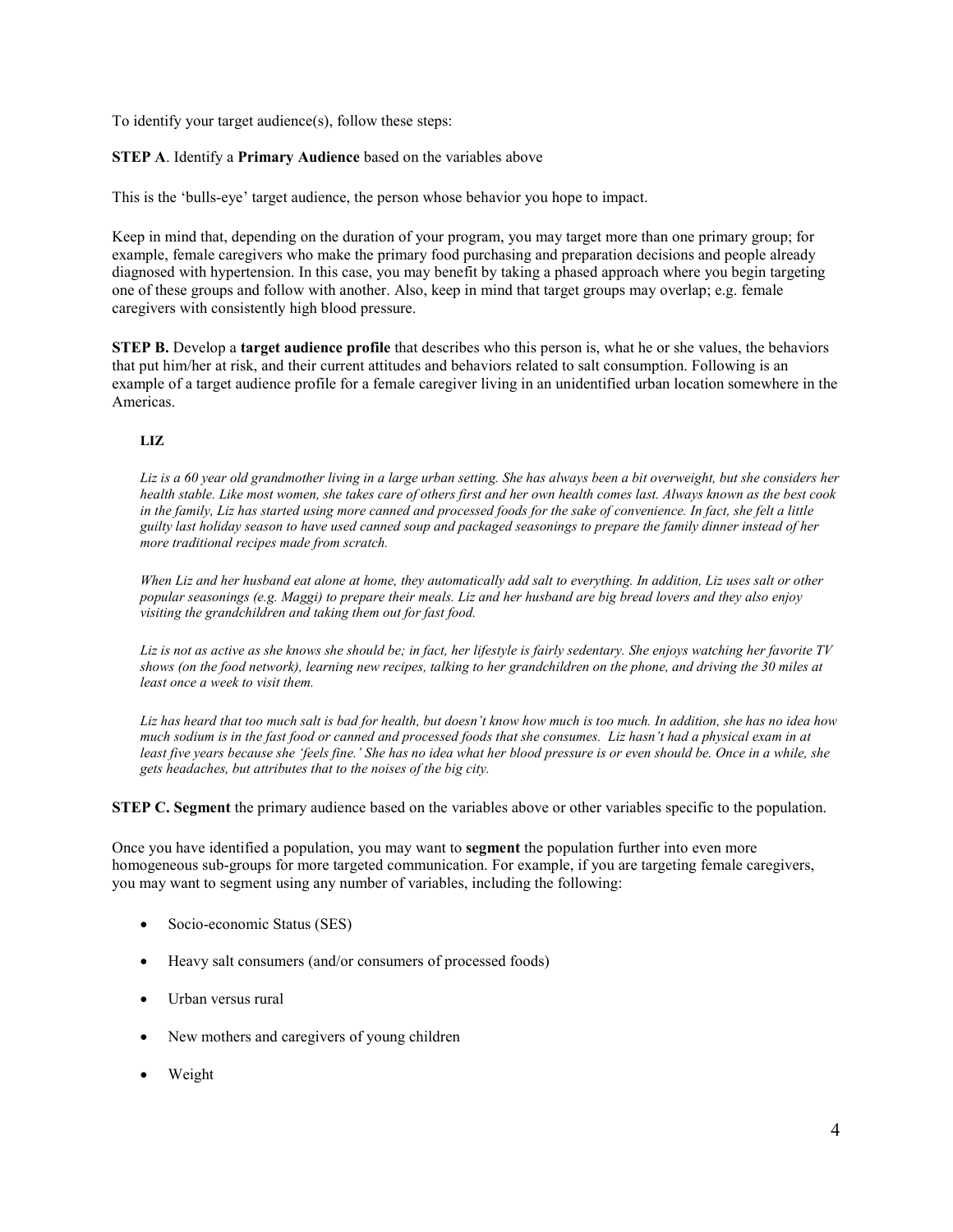### **STEP D.** Identify the **Secondary Audience.**

The secondary audience includes those people who have influence over the primary audience. Their input into program planning will ensure relevance and bring buy-in. They should be considered as key messengers in promotional efforts and should be recruited and trained as such. Common examples of influentials in salt reduction efforts include healthcare providers, dieticians, restaurant owners, street food vendors, retailers, and community leaders*.* If we return to the audience profile above, a secondary audience for Liz might include her daughter, her husband, or even grandchildren. A secondary audience for those diagnosed with hypertension might include their pharmacist as well as their healthcare provider.

You may also want to target and influence the behavior of other influentials, often considered a 'tertiary' audience, including the media, policymakers, educators, and food industry partners

### **IV. AUDIENCE ANALYSIS**

**OUTPUT:** A synthesis of the primary target audience's current knowledge, attitudes, and behaviors related to salt consumption

A common mistake is to assume that simple lack of awareness or knowledge is the primary barrier to individual salt reduction. As a result, you may develop a strategy which is information-driven and not audience-driven or consumer-centered. Communicating information to people who are already aware is not the best use of available time and resources.

As a case in point, results of a recent survey conducted in several Latin American countries revealed that almost 90% of those surveyed agreed that eating a diet high in salt can cause serious health issues – ranging from 76% in Ecuador to 98% in Argentina – but only 13% of participants believed they personally consumed too much salt. In this case, the gap between knowing and doing appears to be low risk perception. Even if motivated to change consumption patterns, the same survey revealed that only 26% of participants reported knowing the existence of a recommended maximum value of salt intake and only 7% were able to correctly identify this value. *(Claro et al, 2012)* 

Results of recent message testing in Canada also revealed that there is virtually no awareness of how much sodium one currently consumes. In addition, knowledge of appropriate sodium levels and the most effective ways of reducing intake was very low.

Based on research findings, document the following as it pertains to the primary target audience:

**STEP A. Current knowledge, beliefs & behaviors-**Describe the target audience's current knowledge about safe sodium levels and monitoring sodium intake. Include any misperceptions. In addition, describe current attitudes and beliefs. For example, do they perceive themselves to be at risk for hypertension or other CVD's? Does he or she feel confident in his/her ability to read and understand food labels correctly? Do they believe that salt reduction is worth the effort? In addition, include a description of the current behavior that puts them at risk. Describe their current use of salt and high sodium products.

**STEP B. (Real & perceived) barriers-**Describe the current barriers or potential obstacles to the target audience's salt reduction efforts. This may include real (tangible) barriers such as lack of access to low sodium alternatives as well as perceived barriers such as lack of confidence or low risk perception. Also list any competitive behaviors (e.g. fast food consumption, adding salt at every meal, etc...) Competition may also include enjoyment and gratification; i.e. one's personal taste and preference for salt which is learned over time and may even have an emotional association with family and tradition.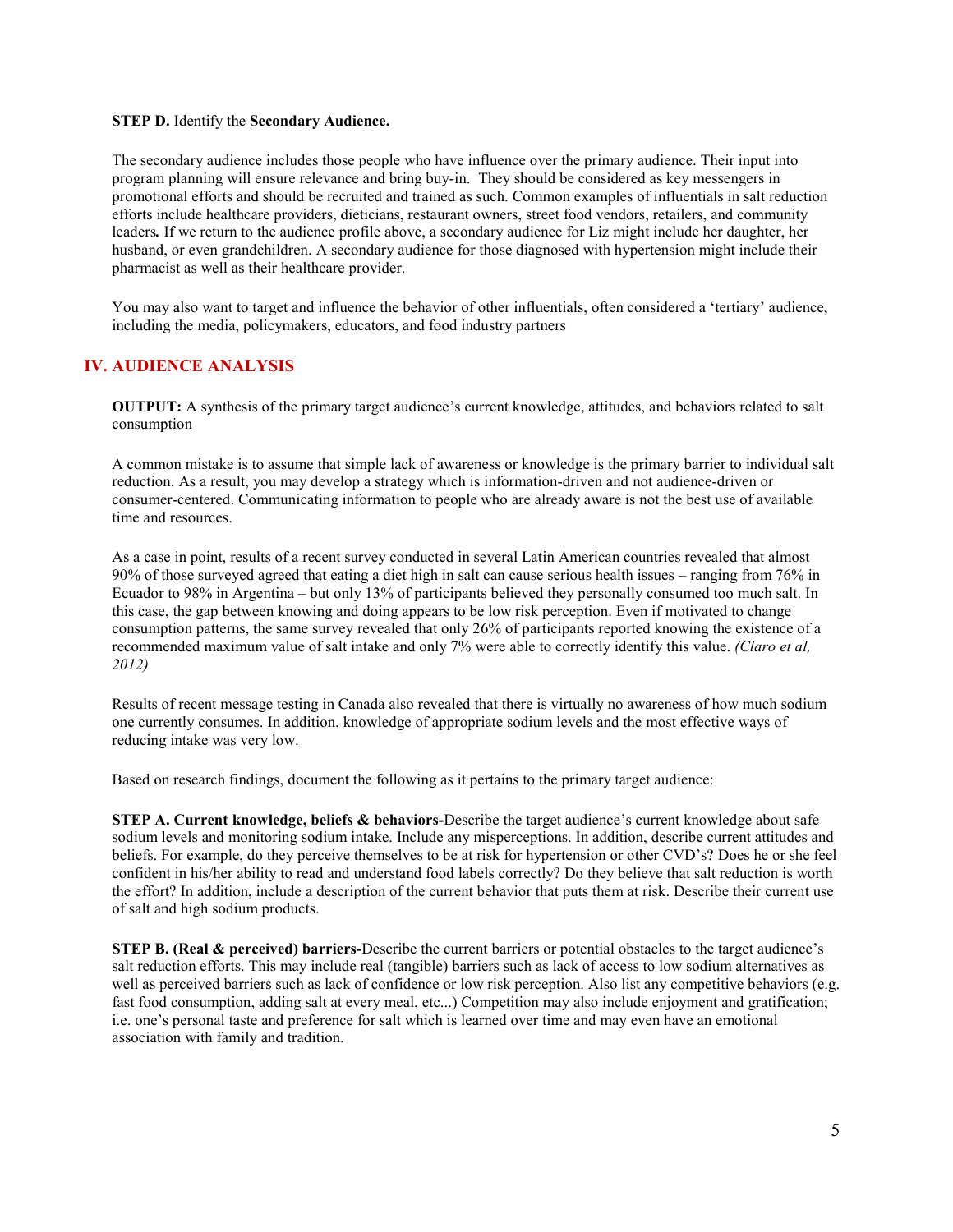**STEP C. (Real & perceived) benefits-**Describe benefits to salt reduction that the target audience may find relevant. These are also referred to as *demand drivers*. Make sure to include both real/tangible benefits (e.g. Protection against hypertension and CVD) as well as perceived benefits (e.g. showing your family how much you care.)

### **V. OVERVIEW OF SUPPLY SIDE**

**OUTPUT:** A summary description of supply side interventions, including agreements with industry partners, progress on reformulation, sales and distribution systems, healthcare provider/retailer training, availability of low sodium and salt alternatives, product labeling, and point of purchase signage.

It is critical to have a functional and high-quality supply side in place before you begin to generate demand. This will include, but not be limited to collaboration/partnerships with the food industry, retailers who serve as important messengers and champions, a sufficient supply of salt substitutes and/or low sodium alternatives and an environment that facilitates access to information and low sodium options.

Best practices for salt reduction on the supply side include:

- Product reformulation –working with the food industry to reformulate foods and reduce sodium (voluntary or mandatory);
- Collaboration with the Food Industry-One example of successful voluntary collaboration is the partnership in France with the bakery sector to reduce sodium in their products;
- Regulation of the Food Industry-Population-based policies for sodium reduction such as those in Finland that have significantly decreased consumption;
- Food Labeling –consumer-friendly labeling such as warnings, traffic lights, percentage of daily intake (%DI), or healthy choice logos;
- Increased access and availability of low-sodium foods (e.g. Finland's low sodium, potassium enriched Pansalt)

To document supply side progress and identify gaps, follow these steps:

**STEP A.** Review and document existing secondary audience (e.g. healthcare providers/retailers) training in interpersonal communication (IPC.) For example, have healthcare providers been adequately trained in delivering salt reduction messages? You may need to develop a new module, refresher training, or new materials/tools if you are designing a new intervention.

**STEP B.** Review and document national policies relating to salt and sodium reduction. This may include restrictions on advertising to children, mandatory reformulation, labeling, and/or taxation/subsidies. Identify gaps in policy and make recommendations for policy/media advocacy.

**STEP C.** Identify available salt alternatives or low sodium options. This should include consumer access to both in the marketplace and through restaurants/food vendors. Identify and map the placement of promotional signage (and labeling) where products are sold**,** specifically at point of sale locations such as supermarkets and restaurants. Identify locations where signage would further generate demand and build campaign recognition.

### **VI. DEMAND SIDE/COMMUNICATION GOAL AND OBJECTIVES**

**OUTPUT:** Description of communication goal and objectives: In addition to an overarching demand side communication goal, identify knowledge, belief, and behavioral objectives. You may want to make your objectives measurable (% change) and time-bound (by\_\_\_.)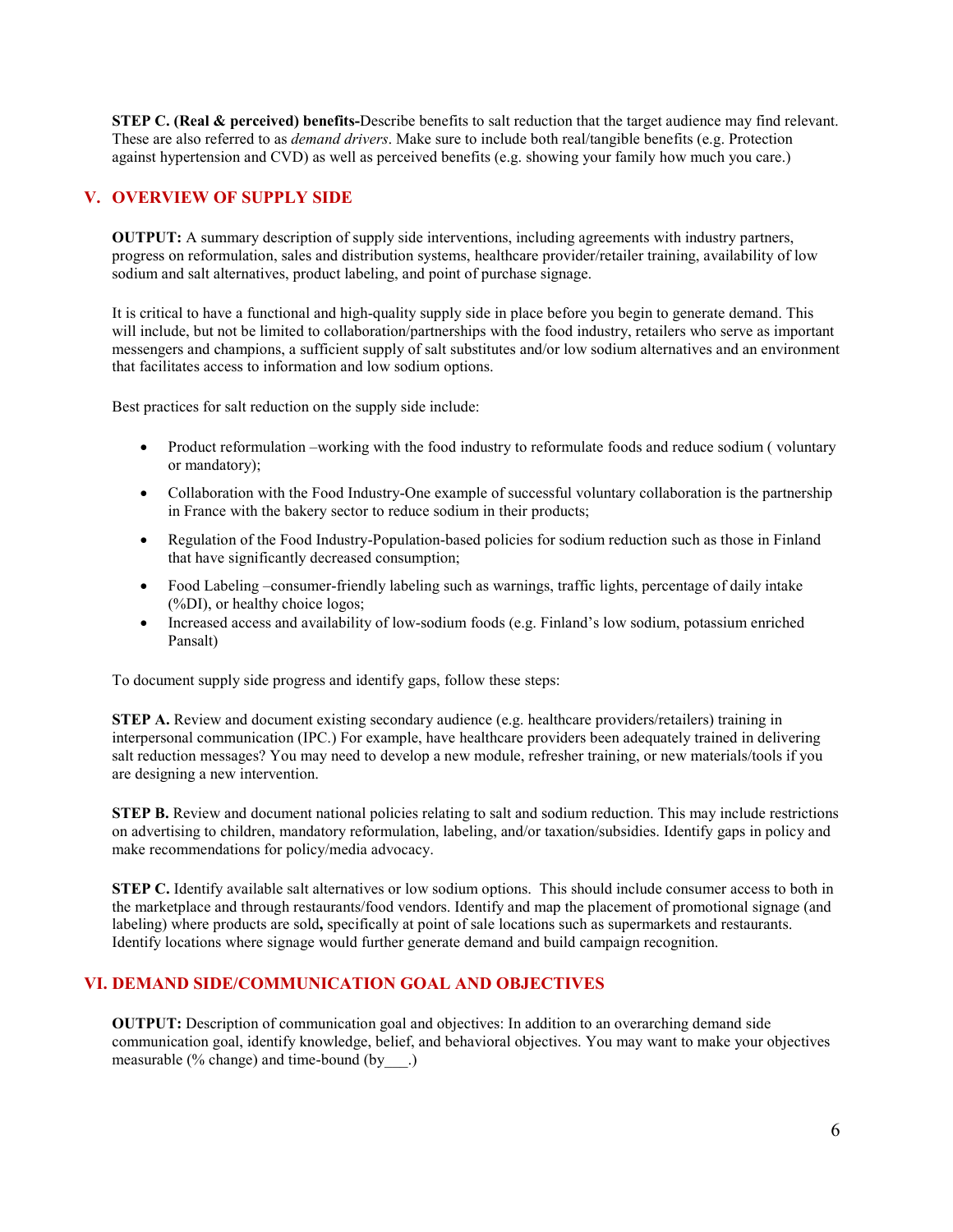The following goals and objectives must be based upon the target audience's current knowledge levels, attitudes, and behaviors. (SEE SECTION II- RESEARCH FINDINGS & SECTION IV- AUDIENCE ANALYSIS)

**STEP A.** Identify the **Communication Goal.** Your communication goal may be: To decrease demand for salt and high sodium products by (e.g. female caregivers) in food purchasing, preparation and consumption. You might also state it this way: To increase demand for more natural, less processed foods (with low sodium content and less salt)

**STEP B.** Identify **Knowledge Objectives** by answering this question: What do you want the target audience to *know* (that they don't already know) as a result of the communication? You may include several knowledge objectives; for example:

They will know:

- Which products are high(est) in sodium;
- The difference between salt and sodium;
- The signs and symptoms of hypertension;
- Where to access low-sodium products or salt substitutes;
- How to read a label;
- How to monitor their intake of salt/sodium
- How to prepare foods/meals that deliver less sodium

**STEP C.** Identify **Belief Objectives** by answering the question: What do you want the target audience to feel or *believe* (differently) as a result of the communication? Again, there may be more than one belief objective, including but not limited to objectives like the following:

They will believe:

- That they (and/or their families) are at risk for hypertension and CVD;
- In their ability to read labels, prepare foods with lower sodium content, monitor their sodium intake, and consume a diet lower in sodium;
- That purchasing and preparing foods lower in sodium will protect their loved ones;
- That women who take the initiative to lower the salt/sodium in their family's diet are wise and caring.

**STEP D.** Identify **Behavioral Objectives** by answering the question: What do you want the audience to *do* as a result of the communication? Be realistic in setting behavioral objectives, realizing that behavior does not change overnight. Even though a reduction in salt consumption may be the ultimate goal, because behavior change occurs along a continuum, your behavioral objective may be linked to an interim behavior; for example:

They will:

- Read labels every time they purchase a canned or packaged product;
- Ask about low sodium alternatives when they eat outside of their homes;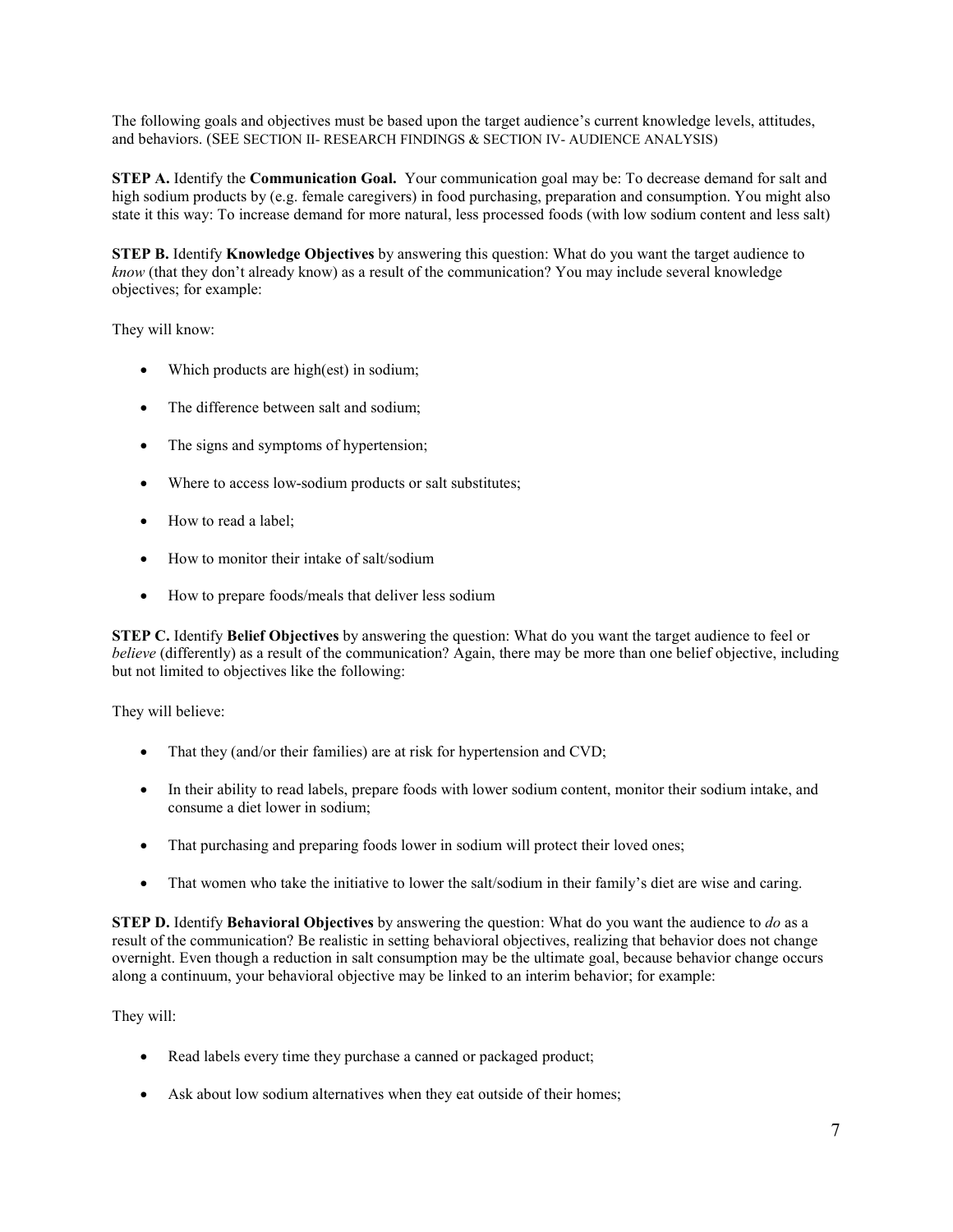- Prepare foods using less added salt, salt substitutes, or low sodium alternatives;
- Monitor their (family's) daily intake of sodium;
- Talk to a healthcare professional about hypertension and heart health

Following are tips (suggested behaviors) from the American Heart Association/American Stroke Association for reducing one's overall sodium intake

- Read the nutrition facts label to compare and find foods that are lower in sodium
- Choose fresh fruits and vegetables when possible
- Limit the amount of processed foods you eat and limit your portion size
- Avoid adding salt when cooking and/or eating, use fresh herbs instead
- Specify how you want your food prepared when dining out. Ask for your dish to be prepared without salt
- Try to choose foods with potassium. They counter the effects of sodium and may help lower your blood pressure

As you look at the behaviors recommended above, put yourself in the shoes of the target audience you hope to reach. Do they know how to read labels? Do they have time to compare foods? Do they understand what is meant by 'processed' foods? Do they know what a portion size looks like? Do they consider ketchup and fries to be a fruit and vegetable? Do they have access to fresh herbs? Will their kids eat fresh herbs? Can you imagine them asking their fast food restaurant to prepare their food without salt? Do they know what foods contain potassium or what that is? Although all of these tips reflect sound public health advice, we need to make sure that we are p romoting behaviors that can be clearly understood, performed, and reported.

### **VII. MARKETING MIX STRATEGIES**

**OUTPUT:** A Marketing Mix strategy which includes the 'four P's': PRODUCT, PRICE, PLACE, and PROMOTION strategies

When one thinks about shifting consumer preference and increasing/decreasing demand, one normally thinks about the fourth P: promotion. Yet the success of any promotional effort is dependent upon effective product, price, and place strategies. Understanding what the target audience values, how they currently perceive a product; in this case, salt/sodium or foods high in sodium, and designing strategies that go beyond messages to facilitating behavior change are key to social marketing.

In social marketing, a PRODUCT strategy can refer to a tangible product (e.g. salt substitute,) a service (e.g. blood pressure screening,) or a behavior (e.g. monitoring daily sodium consumption.) The PRICE strategy looks at both monetary and non-monetary (e.g. denial, lack of self-confidence, misperceptions) costs. The PLACE strategy refers to the supply side, where the product or service is accessed, in addition to where the behavior is performed or choice is made. PROMOTION goes beyond messaging to promote the 'offering' (PRODUCT) and identify benefits that outweigh the barriers (PRICE) through multiple channels and cues to action (PLACE.) Developing a Marketing Mix Strategy (for all 4 P's) ensures that you have considered potential product innovation or improvement, supply side issues, and costs before designing your promotion. The MARKETING MIX Planning Tool will help guide you developing a marketing mix strategy. (SEE MARKETING MIX PLANNING TOOL IN APPENDIX.)

### **STEP A. Develop a Product Strategy**

Start by developing a PRODUCT strategy based on the 'offering'. In this case, the offering may be alternatives to salt or low sodium and salt-free options. Products are normally designed to meet consumer needs, which explains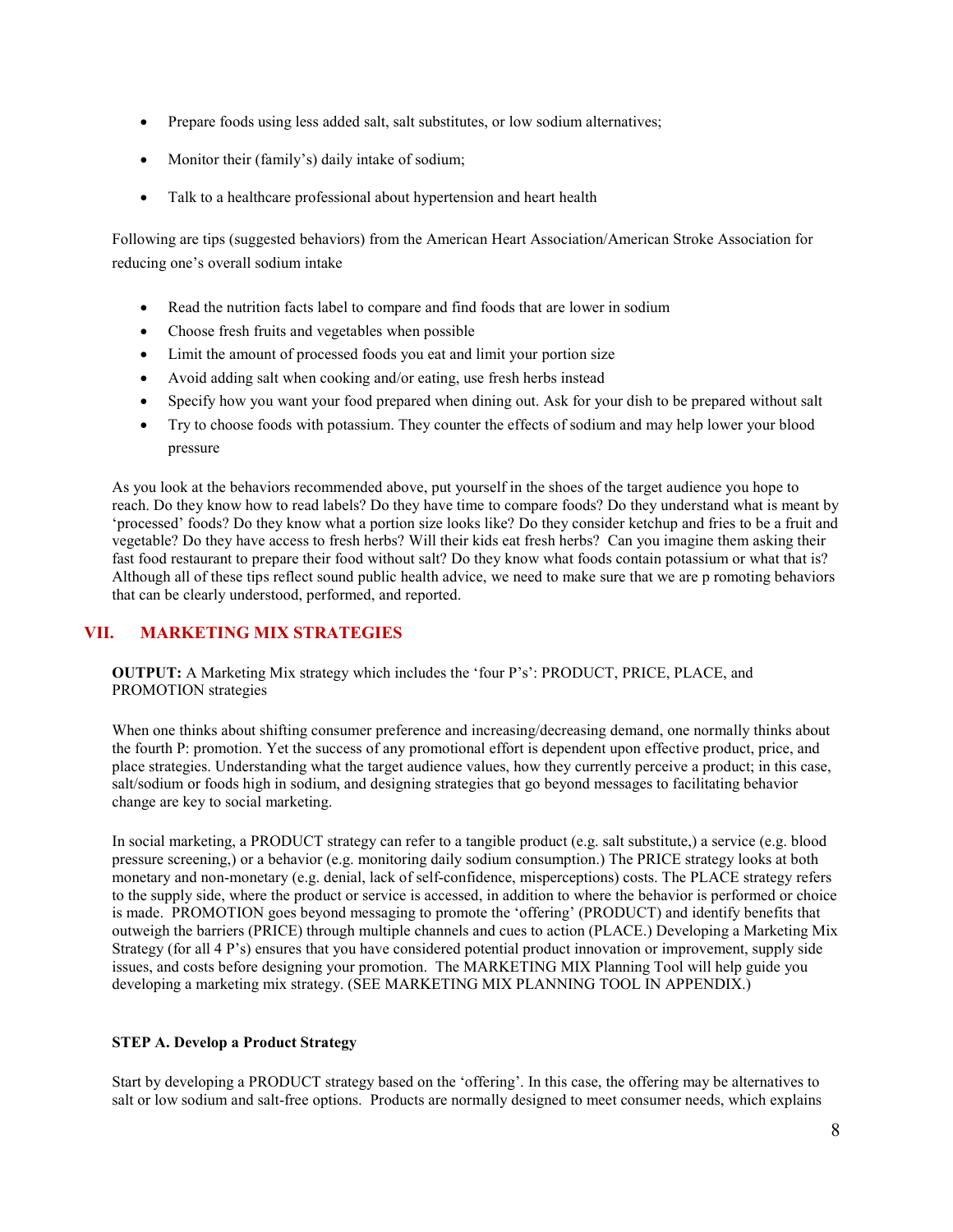the development of the new products based on consumer tastes and preferences. In addition, products are branded to make them unique and particularly attractive to certain segments of the population. These are all product strategies.

As you develop a PRODUCT strategy, think about any new products or product improvement that you could introduce. This might include developing a better tasting or healthier salt substitute or product. In Argentina, the Federation of Bakers' Industries has been partnering with government since 2006 to reformulate products to reduce salt content. As consumers in developed countries become more accustomed to high levels of sodium in processed and restaurant foods, it becomes increasingly difficult to introduce and increase demand for foods with healthier levels of sodium.

In social marketing, the PRODUCT also refers to the behavior that you are promoting. If, in fact, one of those behaviors is reading and understanding labels, you may consider designing a product that increases label literacy or helps 'translate' nutritional information into more consumer-friendly language. You may also be promoting selfmonitoring; i.e. determining how much sodium one consumes in any given day. In that instance, you may want to work with a tech-savvy partner to design a product/tool that facilitates self-monitoring (*A* '*saltometer' perhaps?)*

Also integral to product strategy is package design which can either deter or promote usage; for example, a warning on high sodium products, or a healthy family displayed on low-sodium alternatives. The look, taste, and smell of a product also drive sales and consumption. All of these product 'benefits' must be considered when designing product strategies and later, in the promotion.

Labeling has been a key component in global salt reduction efforts. In fact, nutrition labeling has been mandatory on pre-packaged foods for many years. Labeling includes not only nutritional information on sodium content and percentage of Daily Intake (%DI), but also provides a visual identity that helps consumers identify 'heart-healthy' branded products. One example of product identity is Canada's "Health Check" program where products that meet sodium content criteria display a Heart Check logo. Sodium has been reduced in 150 food products to meet the Health Check criteria. *(Sodium Reduction in Canadian Food Products with the Health Check Program*) The American Heart Association has also recently announced an updated, new look to its nationally recognized Heart-Check mark, one of the components of the Heart-Check Food Certification Program. In addition, a heart-healthy logo is been displayed on select restaurant menu items across the United States to help consumers identify and select heart-healthy options. The food industry has hopped on the bandwagon with the Kellogg Co. recently unveiling its new "Heart Healthy Selection" logo on nine of its cereals.

POSITIONING is also a PRODUCT STRATEGY. Discover how the target audience currently perceives sodium and salt use (or processed foods) and think about how you can re-position it in their minds. For example, if you discover that people living with hypertension consider low sodium products to be a 'punishment', you may decide to reposition them as a gift. Instead of focusing on what they're giving up (salt/tradition/taste), focus on what they're getting (being a better mother/new exciting tastes/better health). You may also consider 'repositioning' foods highest in sodium so that consumers think twice about eating them for 'convenience-sake.' Although scare tactics rarely work in public health programs (unless you facilitate a solution at the same time,) positioning foods with high levels of sodium as silent killers might also be effective if executed 'tastefully.'

Product strategies also include experiential marketing tactics; i.e. creating opportunities when and where the product can be 'experienced', such as product sampling and product demonstrations. This might include sampling events in supermarkets or street fairs and heart healthy cooking demonstrations.

In short, when developing a PRODUCT strategy for salt/sodium reduction, ask:

- What, if anything can I do to make the product (behavior) more attractive to the target audience?
- What can I do to make the packaging more attractive or easier to understand?
- Are there any new products that I can develop or introduce to facilitate sodium reduction? (e.g. salt substitute, reformulated products, '*saltometer*')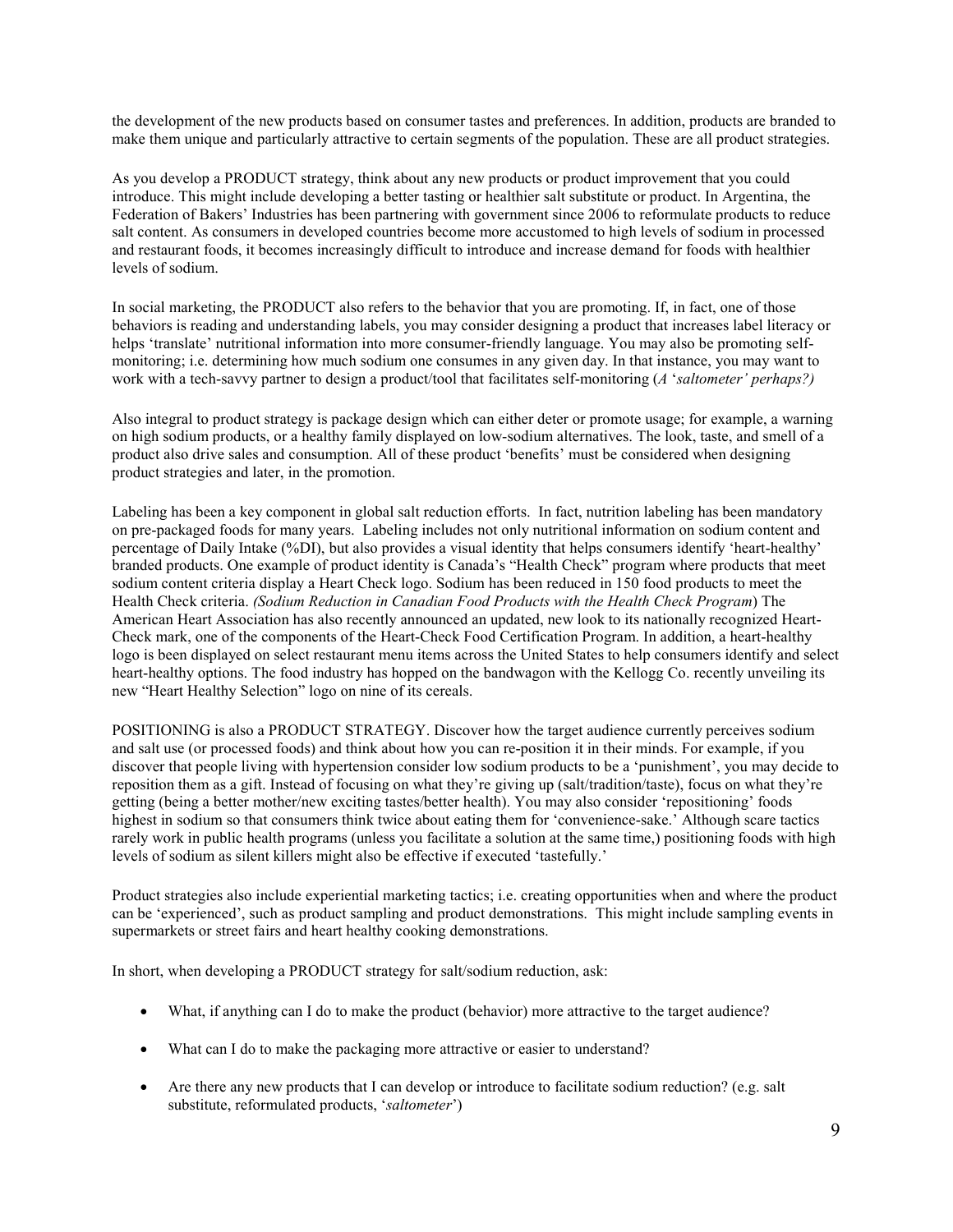• How can I 'position' or 'reposition' high salt use/ sodium consumption in the minds of the target audience to make it less attractive?

### **STEP B. Develop a Price Strategy**

Now that you've designed the 'offering', (product innovation/positioning behavior) take a look at price. Your PRICE strategy will ensure affordability of salt substitutes and low sodium choices, but in addition, pricing strategies must consider *all* costs related to decreasing salt and sodium consumption, both tangible and intangible.

Adopting a new behavior or using a new product often comes at a price. It always includes an exchange, giving up one behavior for another and sometimes exchanging money for goods and services. Costs include both tangible monetary costs as well as intangible less direct costs, such as tradition (food preparation), low risk perception, or perceived loss of enjoyment. In monetary terms, asking a low income caregiver to feed her children more fruits and vegetables and less fast food would come at a price. Consider interventions that will decrease/lower the costs of or facilitate consuming less salt and sodium reduction (not only monetary costs, but emotional, psychological and time costs). Building in benefits and rewards that outweigh the costs or competition is referred to in marketing as the **exchange theory**. Think from your audience's perspective. Don't ask only what they **need**…Understand what they **want!** 

A PRICE strategy can also be policy-driven and refer to incentives and disincentives. One example is levying taxes on less healthy products (e.g. alcohol and tobacco) and providing subsidies on other products (e.g. corn, beef.) To date, no country has introduced economic measures to tax unhealthy foods/deter salt consumption and provide discounts or subsidies on healthier foods. That said, coupons issued by the food industry to generate demand and introduce new products are another common PRICE strategy that has been a best practice for decades.

In short, when developing a PRICE strategy,

- Identify costs; i.e. all barriers/obstacles/competition associated with monitoring and consuming/serving less salt and sodium
- Ask how you can decrease the costs, monetary and non-monetary, associated with salt reduction. (e.g. vouchers and coupons for free/reduced price samples)
- Ask how you can increase the (perceived) value of a reduced salt/ low sodium diet.
- A key element in developing a pricing strategy, often overlooked, is rewarding people in order to reinforce and sustain their behavior. Can you build in any rewards or reinforcement?

### **STEP C. Develop a Place Strategy**

Think about where and when the audience performs the behavior or accesses the product. How can you make this place more convenient with easier access to the product? Examples include vending machines in and near schools that offer healthier (low sodium) snacks, displaying low sodium products or salt substitutes in a predominant way in the market, branding restaurant menus to identify low sodium choices or partnering with street vendors who serve heart-healthy low sodium foods. Also think about your "sales force" – the people who will take your program to the target audience. Consider the need for community-based health promoters, nutrition counselors, school cafeteria 'champions', and others who can make alternatives to salt and low sodium choices more attractive or accessible.

Place, oftentimes supply side strategies, are strategies that ensure access to products and convenience. In addition to product availability, place strategies include point of purchase (POP) branding, linking demand side promotional activities and materials with in-store or health facility-based communication activities. Place strategies also recognize the crucial role that providers and retailers play as key messengers in demand generation. Place strategies include training healthcare providers and retailers as 'lo so' salt reduction ambassadors, offering free delivery or mobile services that distribute new products and offer services (e.g. blood pressure screening,) and extending clinic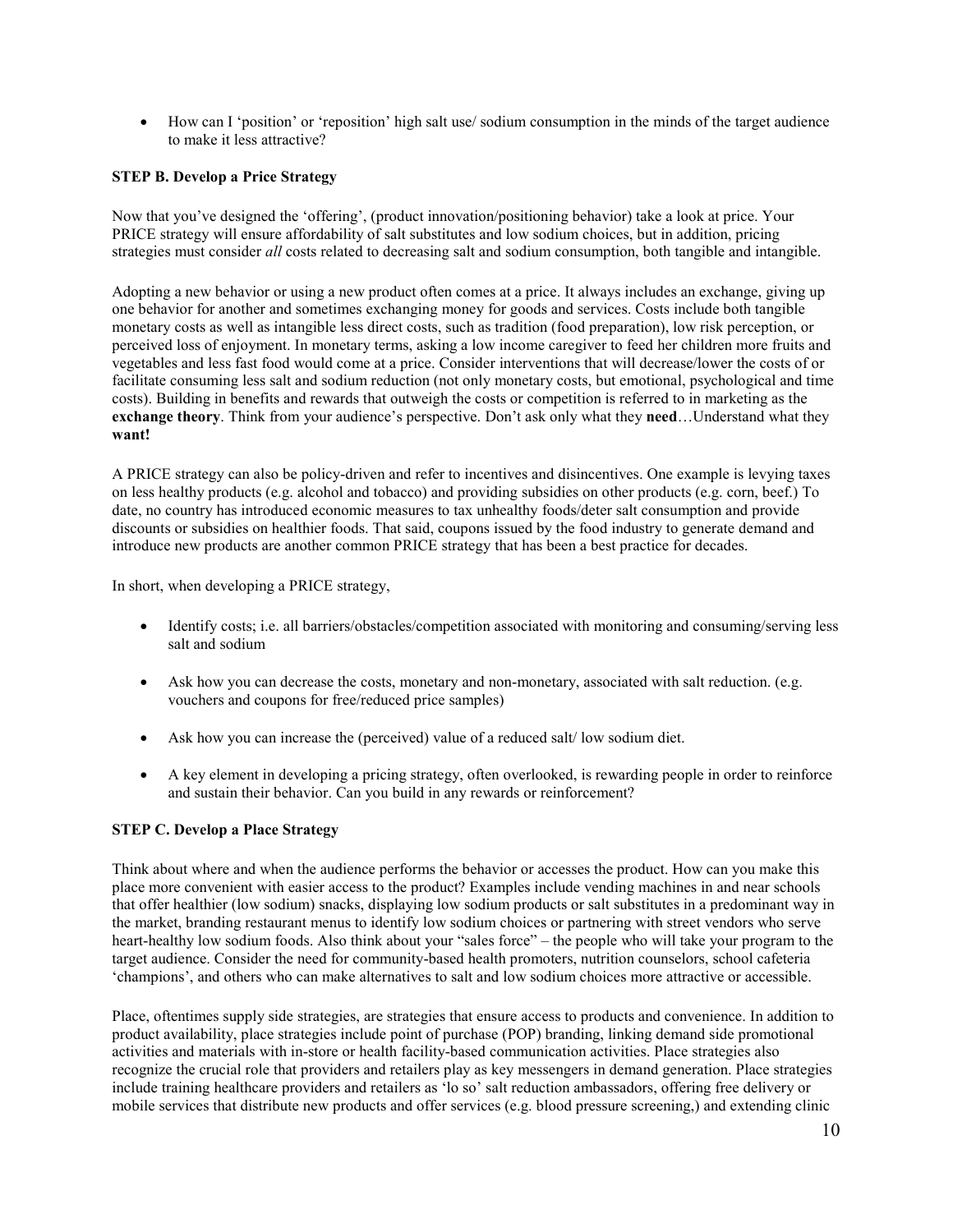or retailer hours for convenience. A place strategy might include working with a small neighborhood convenience store or family business to ensure availability of healthy low sodium choices.

Place strategies also include determining where the target audience thinks about or makes choices that impact their salt or sodium consumption and then determining how you can intervene at those moments of choice*.* This might include placing reminders or identifying healthier choices strategically in bakeries, in fast food restaurants, or posting point of sale materials in supermarkets. Another place strategy might be offering tastes of lower sodium recipes in street fairs, food stalls, or supermarkets.

Once again, policy often drives and supports a Place Strategy. For example, Chile has plans to prohibit the sale of unhealthy foods, including those high in salt, in areas where children convene, including schools and children's events. Chile is also considering a ban on advertising of unhealthy foods to children. (*Legowski & Legetic, 2011*)

### **STEP D. Develop a Promotion Strategy**

Now that you have designed product, price, and place strategies, you are ready to develop the **promotion** strategy. As part of your promotion strategy, be sure to promote the product, price and place features that you want the audience to know about. And follow these international best practices borrowed from commercial marketing:

**D1.** Begin with a **Creative Brief** (SEE CREATIVE BRIEF FORM IN APPENDIX) which will serve as a foundation and strategic direction for your promotional strategy. It will also serve as a consensus building tool, enabling input from key stakeholder. The Creative Brief allows you to identify and agree upon target audiences, synthesize target audience research, and translate findings into a creative strategy. It enables you to summarize audience insights, including barriers, benefits, and communication openings. In short, beginning the process with a Creative Brief ensures that your promotional strategy is audience research-driven and that all partners begin 'on the same page.'

As part of your Creative Brief, you will outline key messages and communication channels. Use audience research to determine the **communication channels** and activities that will best reach your audience. Whom do they listen to (and trust?) Where are they when they are making food purchasing decisions? (Consider in-store advertisements/ point of purchase materials) What channels do they access and where do they learn how to cook? (Think about radio, TV, Internet, and community-based channels.) What special promotional items would they use? (e.g., water bottles, refrigerator magnets, recipe cards) What special events might they attend? (e.g. concerts, health fairs, cooking demonstrations) How and when can you include the secondary audiences as influential key messengers?

In terms of communication channels, we know that mass media works well to influence social norms on a large scale, build brand recognition; i.e. popularize a brand or category, whereas interpersonal communication (IPC) is most effective in building skills and reinforcing product use. Interpersonal communication allows for feedback and questions, but messengers must be carefully trained. Healthcare professionals are considered valuable in promoting salt and sodium reduction and counseling patients about the risks of excessive consumption. Sodium reduction strategies should be incorporated into a professional training curriculum that focuses on CVD prevention. *(Mohan et al, 2009)* On the supply side, retailers can also be key agents of behavior change as witnessed in many social marketing campaigns, including interventions that deter youth from purchasing tobacco products. In reaching harder to reach populations such as those living in rural areas or lower income populations with less access to healthy food choices, community health workers (*promotoras*) are a very popular and trusted channel. Community organizations and community leaders, considered influential as well, often need to be addressed as separate target audiences in advocacy strategies. When targeting children, who are known to have an influence on parent's purchasing decisions, school is another important communication channel, especially schools with a school lunch program or nutrition education curricula.

Other popular communication channels include radio talk shows where target audience members can call in and ask questions, cooking shows or demonstrations where caregivers can learn new recipes, and social media such as mobile phone reminders and text message tips. A social networking sight where mothers and caregivers congregate might also be an effective way of engaging a higher income segment of the population.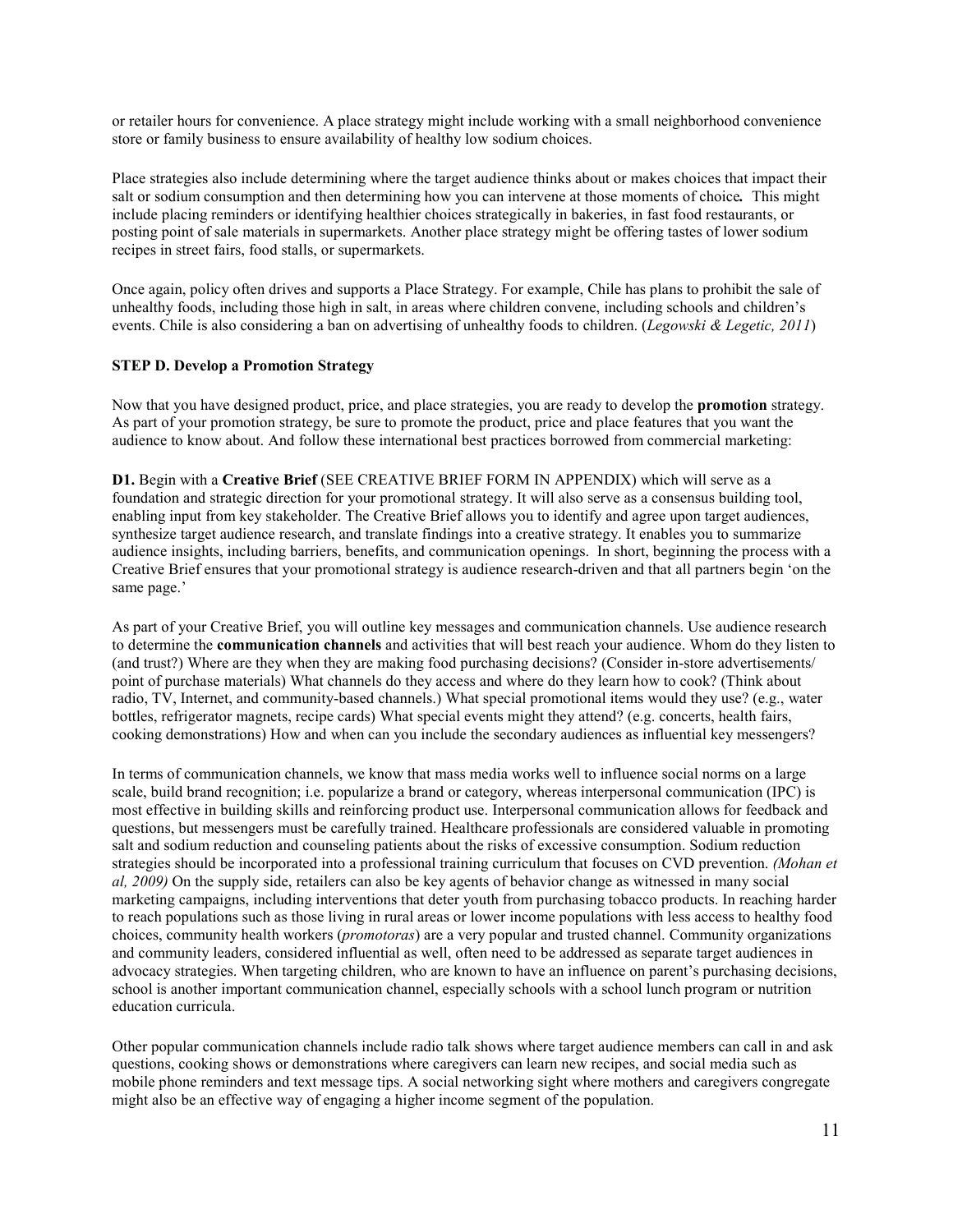### **D2**. Develop **Creative Concepts.**

Before you go directly to 'messaging'; i.e. crafting information or telling people what they should do, it is useful to develop concepts or 'hooks' that will grab the audience's attention and help provide instant recognition for all campaign materials and activities. Concept development often requires striking a balance between expert recommendations and consumer perceptions and preferences.

Concepts, otherwise known as 'big ideas' may take the form of a theme, slogan, or a call to action, such as *Just do it*  (Nike). Or they might take the form of a spokescharacter such as the Pillsbury Dough Boy who sells baked goods or Tony the Tiger who sells sweetened cereal to children. These examples represent creative strategies based on audience research and preference and are not simply random ideas. If you learn through your research, for example, that awareness of excessive salt consumption as a health issue is high, but knowledge of the sources of excess sodium is low (as was the case in Canada ), you may decide to develop a creative concept that focuses on the hidden sources of sodium. If research reveals that high awareness does not translate into personal risk, you may want to develop a concept or creative strategy that increases risk perception and addresses that gap. Once again, in Canada, testing sodium reduction messages revealed that the most popular messages were also the most surprising; i.e. those that warned of hidden sodium or the amount of sodium that children were consuming. Regardless of form, a concept will always include an element that can be repeated across every communication channel, branding the campaign and ensuring that one channel reinforces another.

Concept development is a talent, oftentimes best left to creative professionals. If you cannot afford the services of a full service advertising agency or one is not available, look for a local creative partner who has 'a way with words' or artistic talent. If you are purchasing these creative services and playing the role of consumer, use the BRAVO criteria (found in the APPENDIX) to evaluate the creative concepts presented to you.

Examples of creative concepts that have been designed to promote salt reduction include Argentina's *Less Salt. More Life. (Menos sal.Mas vida.)* Also, spokescharacters such as the UK's Sid the Slug or USDA's Power Panther have been created to counter popular food industry cartoon characters that sell processed foods to children. The marketplace is definitely ripe for big ideas that motivate consumers to think about salt, sodium, and processed foods in a whole new way.

### **D3. Test** Creative Concepts.

Concept testing provides an important opportunity to gather more information about the target audience, specifically how they think and talk about salt or sodium and what, if anything might motivate them to reduce their salt or sodium intake. Testing three or four different concepts (creative approaches) with the target audience will serve as a catalyst for discussion that helps you to understand what ideas are most relevant, believable, and motivational. In addition, a wealth of audience verbatims, language that the audience uses when they speak to one another about salt or processed foods normally surfaces during concept testing. By using *their* language instead of expert language, you will have an easier time making sodium 'top of mind' and shifting tastes and social norms.

Concept testing is conducted most effectively in focus group discussions where participant's responses build upon one another and rich discussion can take place. There is not always a clear 'winner' or favorite concept; in fact, there are times when a new concept surfaces based on something that a participant suggests. Make sure to listen carefully and watch body language as participants react to each concept. And remember, sometimes the concept that makes them most uncomfortable leads to the most discussion and thought and ultimately, has the biggest impact on behavior change.

### **D4**. **Develop** materials

Based upon results of concept testing, work with your creative partner(s) to develop materials. Refer back to the Creative Brief to verify communication channels. If the target audience has low literacy levels or prefers getting their information through more verbal or visual sources, consider using audio or live demonstrations and, if affordable, video.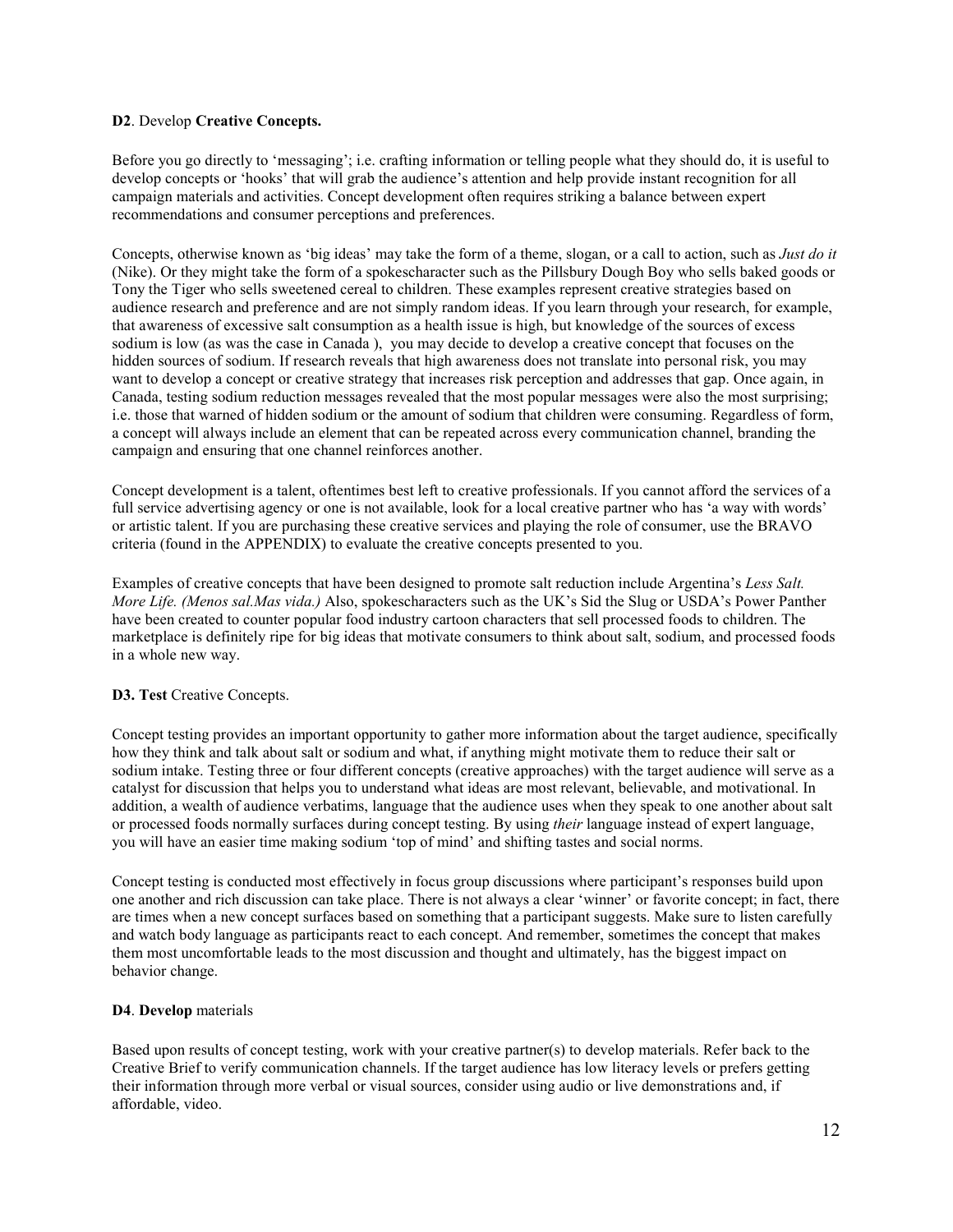Although mass media works well to shift norms and popularize products, services, and even behaviors, you may not have the budget to produce TV spots. In that case, you may consider forging a partnership with the media to jointly develop and air public service announcements. In addition, partnering with the media will allow you to use 'earned' (versus paid) media, or public relations, placing newsworthy stories and featuring role models and spokespeople from the community. In addition, you may consider forging a partnership with an association or private sector advertiser (e.g. produce association or fruit juice manufacturer) to piggy back on their resources and promotional budget.

New media, with the ability to send targeted reminders and messages through SMS (mobile phone text messaging) is an efficient way to tailor messages to specific populations such as caregivers of school aged children. Developing materials with some degree of interactivity works well for two-way discussion and helps facilitators understand more about audience needs. Whenever possible, create a mechanism to elicit consumer-generated content such as real person stories, new recipes, and testimonials.

Often successful in shifting attitudes and influencing behavior are satisfied user testimonials, real people narratives with high emotional content. Understanding how this person overcame the obstacles and was rewarded as a result can often drive demand. Both behavioral science and marketing have provided a wealth of evidence that popularity of products drives demand.

The secondary audience, including restaurant owners, educators, healthcare providers, and retailers, plays a key role as campaign messengers. During this step, you will also develop materials for them that will help build their interpersonal communication (IPC) skills and ensure that the messages they communicate reflect those being heard, seen, or read through all other communication channels.

### **D5**. **Pre-test** materials

Before producing final materials, it is always best to pre-test them with members of the target audience. You will need to work with your creative partner(s) to develop pre-test or prototype materials which are close to, but not yet, final. This is fairly simple to do for print and collateral materials, but a bit more difficult for radio/audio as the quality of the final production plays a large role in likeability and comprehension. If you are testing video, you can develop storyboards (frame by frame visuals) with creative partners for pre-testing purposes.

This stage of pre-testing can be done through in-depth interviews (IDI) which are conducted one on one. Develop a pre-test interview guide with questions that help you determine whether the materials are relevant, understandable, likeable, and credible, and whether there are any problems which have been overlooked.

If you cannot afford to pre-test or don't have the time, you may combine concept testing (D3) with pre-testing by developing initial concepts that are closer to final materials (e.g. concept boards that include body copy/ text.)

### **D6**. **Produce** Materials

You've developed concepts based on the Creative Brief. You've tested materials with the target audience. You've finalized the materials based on their input. Now it is time to produce materials. This means bringing in new partners, outside vendors such as printers, video production, audio production, multi-media production partners, or even organizations that convene the community or get hotlines up and running.

Keep in mind that, when it comes to print and collateral products, the more you print, the more economical, so anticipate your future needs now. In addition, you may want to leave space on materials for partners to add their logos or contact information. In addition, request a version of the artwork that can be easily reproduced in your own office setting so that you are able to create your own materials as needed, such as flyers.

If you cannot afford to contract a full service production company, you may want to capture some of your own images or record your own real people stories digitally. Digital stories, in either audio or video format are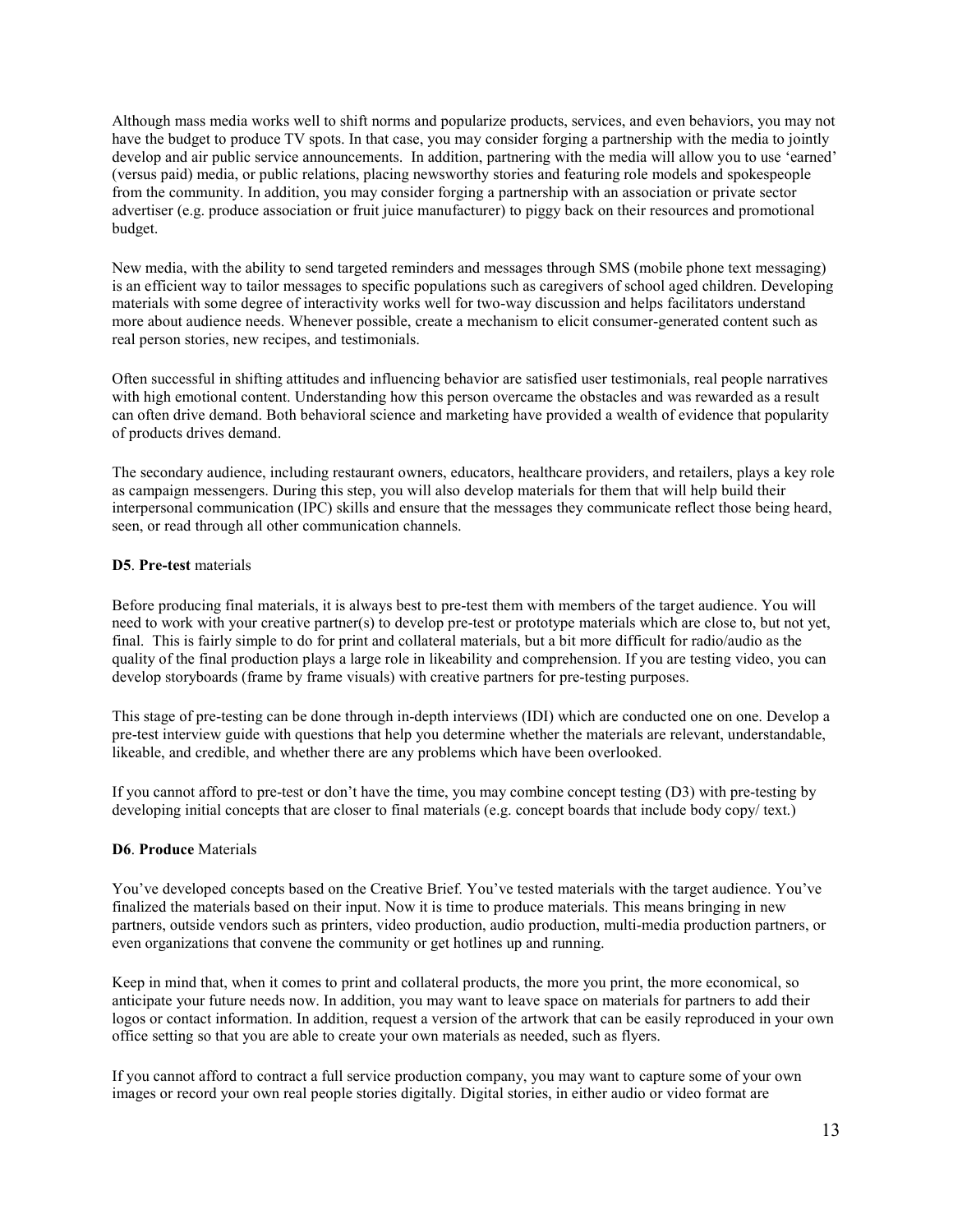economical and can be used across communication channels, through mass media, played in clinic waiting room, used as a catalyst in group discussions, and at community-based events such as health fairs.

### **D7**. **Train** key messengers

Before launching any promotional campaign, it is important to train key influentials as messengers and 'salt reduction ambassadors'. This can be done by sponsoring ambassador workshops for secondary audience members, inviting healthcare providers, community outreach workers, retailers, and the media. This will be the first 'launch' of the campaign, familiarizing these important messengers with the campaign strategy and theme, raising awareness about the important role that each one of them plays, and providing them with materials, including badges and point of service/sale signage. This will ensure that once the campaign is launched and materials disseminated to the target population, the people providing access to salt substitutes, low sodium products, and/or information, are well-versed in the promotional strategy and campaign messages.

### **D8. Disseminate** materials

You will need to develop a dissemination plan. This will include taking a look at the communication channels selected based on audience preference and habits to determine when and how each channel is introduced. You may want to begin with a campaign launch, inviting the media to a community-based event. This will create excitement and 'buzz' around the campaign and get people talking (also known as 'word of mouth advertising' or viral marketing.')

When developing your dissemination plan, keep in mind that you will need a separate budget to purchase radio and television time, as well as newspaper, magazine, and billboard space. To save resources, you may want to consider leveraging community-based partners who have direct contact with and access to the primary target audience.

### **STEP E. Identify Gaps in Policy & Partnerships**

Often considered important 'fifth P's' in social marketing, policy and partnerships are both critical to populationbased change. Policy is crucial to reduced salt consumption, driving product strategies aimed at reformulating foods with lower sodium content, nutritional labeling, and regulating advertising to children. Partnerships with the food industry have also been key. As consumer demand for lower sodium alternatives is generated, products are available to meet those demands.

Identify gaps in policy and consider interventions (e.g. media advocacy) and partners that will help you advocate for new policy measures. In addition, consider interventions for strengthening/reinforcing existing partnerships with industry and recruiting new, less traditional partners (e.g. street food vendors.)

### **VIII. MONITORING & EVALUATION PLAN**

**OUTPUT:** An M & E Plan to monitor the implementation process and measure outcomes. Approximately 10% of your social marketing budget should be dedicated to M  $\&$  E. Note that the effectiveness of countries with evidence of impact resulting from salt reduction initiatives was measured by population salt levels, salt content of foods, and/ or consumer knowledge.

**STEPS:** Answer the following questions to develop your M & E Plan.

- What techniques & methodologies will be used?
- When will measurements be taken?
- How will measurements be reported  $&$  to whom?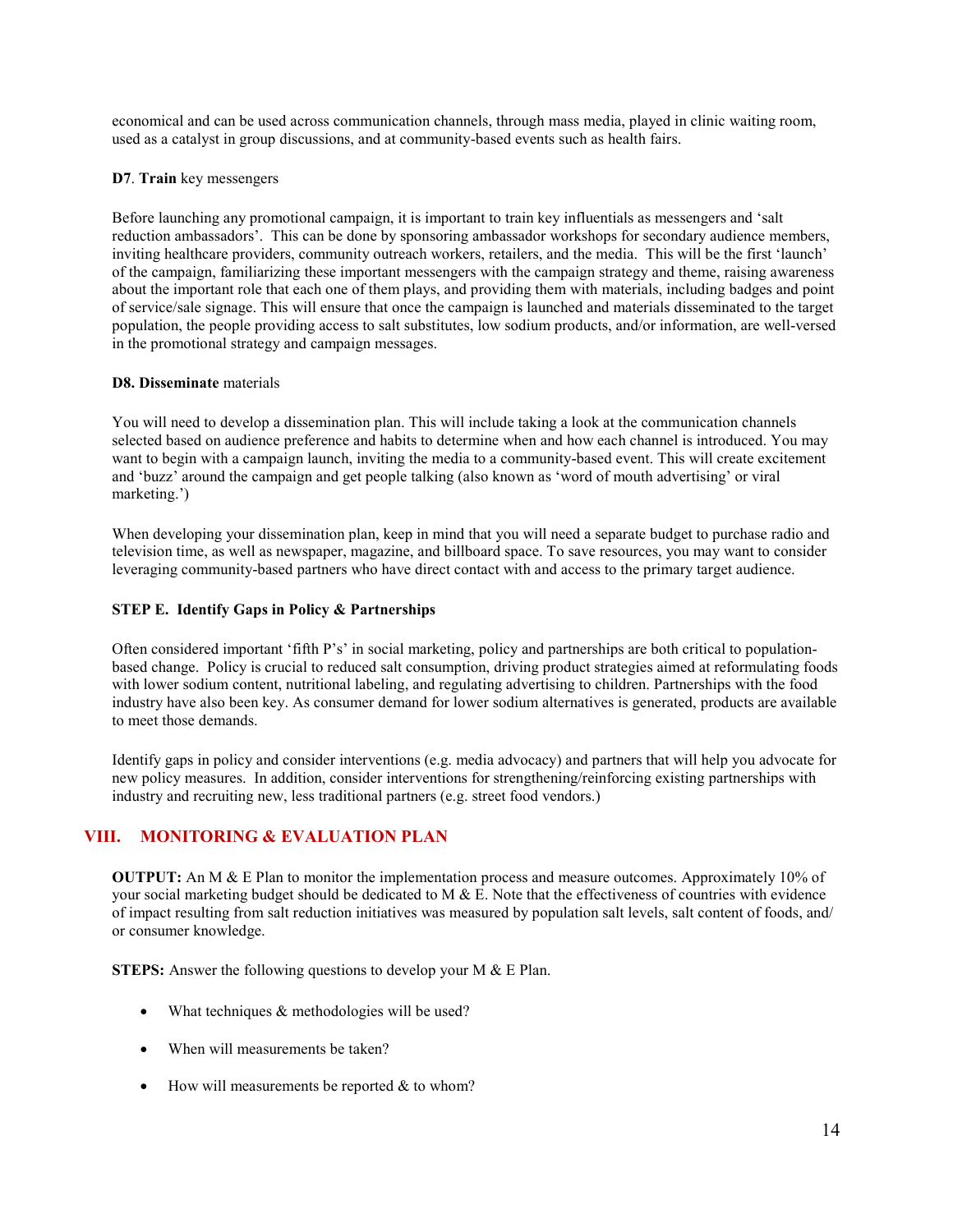• How will M & E data be used to inform revisions?

Remember to refer back to the objectives (knowledge, belief, and behavioral) which you identified in your CREATIVE BRIEF and in STEP VI (GOALS & OBJECTIVES) and make sure that your indicators reflect these objectives.

For ease in collection, you may want to link social marketing activities and outcomes back to existing country or program indicators if relevant indicators exist. Or you may want to develop your own indicators similar to the following examples:

### **PROCESS** INDICATORS:

- Percentage of retailers displaying low sodium/salt substitute promotional posters, shelf danglers, and/or brochures;
- Number and percent of respondents who report having seen and/or heard the messages promoting salt/sodium reduction;
- Number of healthcare providers/community outreach workers trained in salt reduction communication

### **OUTCOME** INDICATORS:

- Percentage of caregivers who know the primary sources of sodium;
- Percentage of caregivers who know a place where they can get low sodium products or salt substitutes;
- Percentage of all respondents who, in response to prompted questions, say that a person can reduce their risk of CVD by reducing salt/sodium intake;
- Percentage of people reporting consistent reduction in salt and products high in sodium in the last year

Since increase in demand must be met with an adequate supply, the following are offered as examples of useful supply side indicators:

### **SUPPLY SIDE INDICATORS:**

- Total number of low sodium products available for distribution nationwide during the last 12 months;
- Number and percent of storage facilities that experienced a stock out at any given time period;
- Proportion of randomly selected retail outlets that have salt substitutes and/or low sodium options in stock at the time of a survey, of all retail outlets selected for survey

### **IX. WORK PLAN & TIMELINE**

**OUTPUT:** A work/implementation plan & timeline for social marketing activities

**STEPS:** Answer the following questions to develop your work plan & timeline:

Will you roll out your program in phases? For example, if it includes a supply side intervention, will you start there to ensure that supply can meet demand and that your offering is of quality?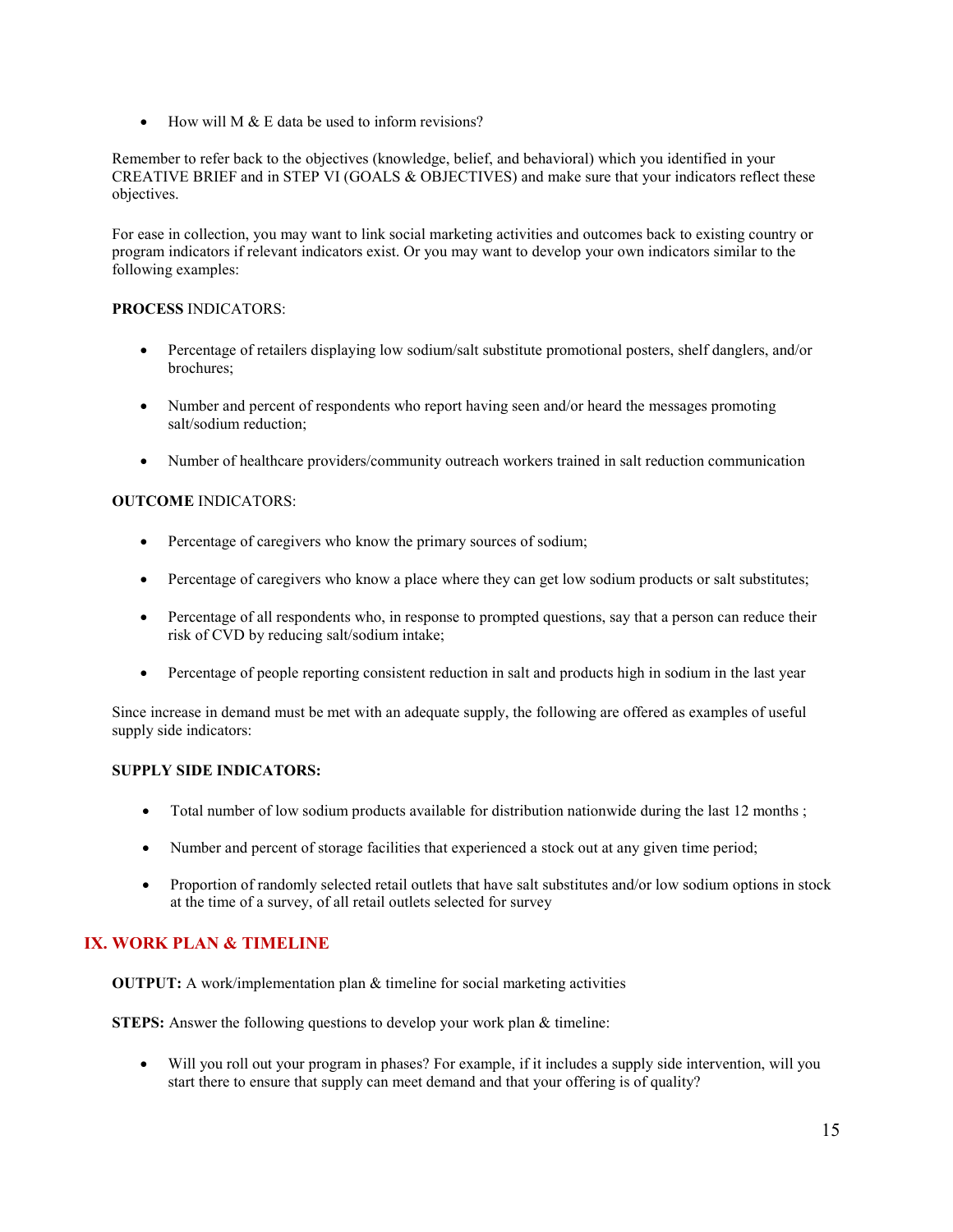- How will the phases be organized (i.e., by location/audience, objectives, activities?)
- For each phase, what will be done, who will be responsible, and when will it be done?

(SEE WORKPLAN TEMPLATE IN APPENDIX.)

### **X. BUDGET/FUNDING SOURCES**

**OUTPUT:** National, Regional, or Local Social Marketing Budget

**STEPS:** Answer the following questions to develop your budget

- What financial costs will be associated with the program? (Consider staff labor, outside costs such as advertising agency and research partner costs, materials development and production costs, media buying costs, etc...)
- If costs exceed available funds, what additional funding sources will be explored?
- What strategies will you use to appeal to potential donors?
- What potential cost-share or in-kind contributions can be made by partners; i.e. a media partner?

Section VII-STEP D (PROMOTIONAL STRATEGY) describes partners who are most relevant to promotional efforts. These partners add value by offering creative talents; an ability to 'translate' audience research into creative strategies; writing, design, and production skills; and a venue for disseminating messages and materials. **Costsaving partnerships** include, but are not limited to:

- Local media partners can donate free time (radio  $&$  TV) and space (newspapers  $&$  magazines for your promotional materials and include relevant characters, storylines, and products in their current programming.
- Local musicians and even celebrities are oftentimes happy to share their talents and skills by producing a hit song that targets the population you want to reach. Norms are created, reinforced, and shifted by popular culture. Remember that 1 'pop' piece of music can go far with a music video played on TV and in restaurants, radio programming including talk shows with celebrities and 'satisfied customers', and live events and appearances.
- Working with real people who can share their stories and serve as role models. Remember that consumergenerated content (CGC) has become very popular and people are increasingly turning to the Internet to post and share stories, strategies, and recommendations with peers.
- Community-based partnerships, including partnerships with NGO's that serve the population you want to reach; clinics, pharmacies, and other non-traditional outlets that can post your promotional materials and provide access to low sodium and sodium alternatives.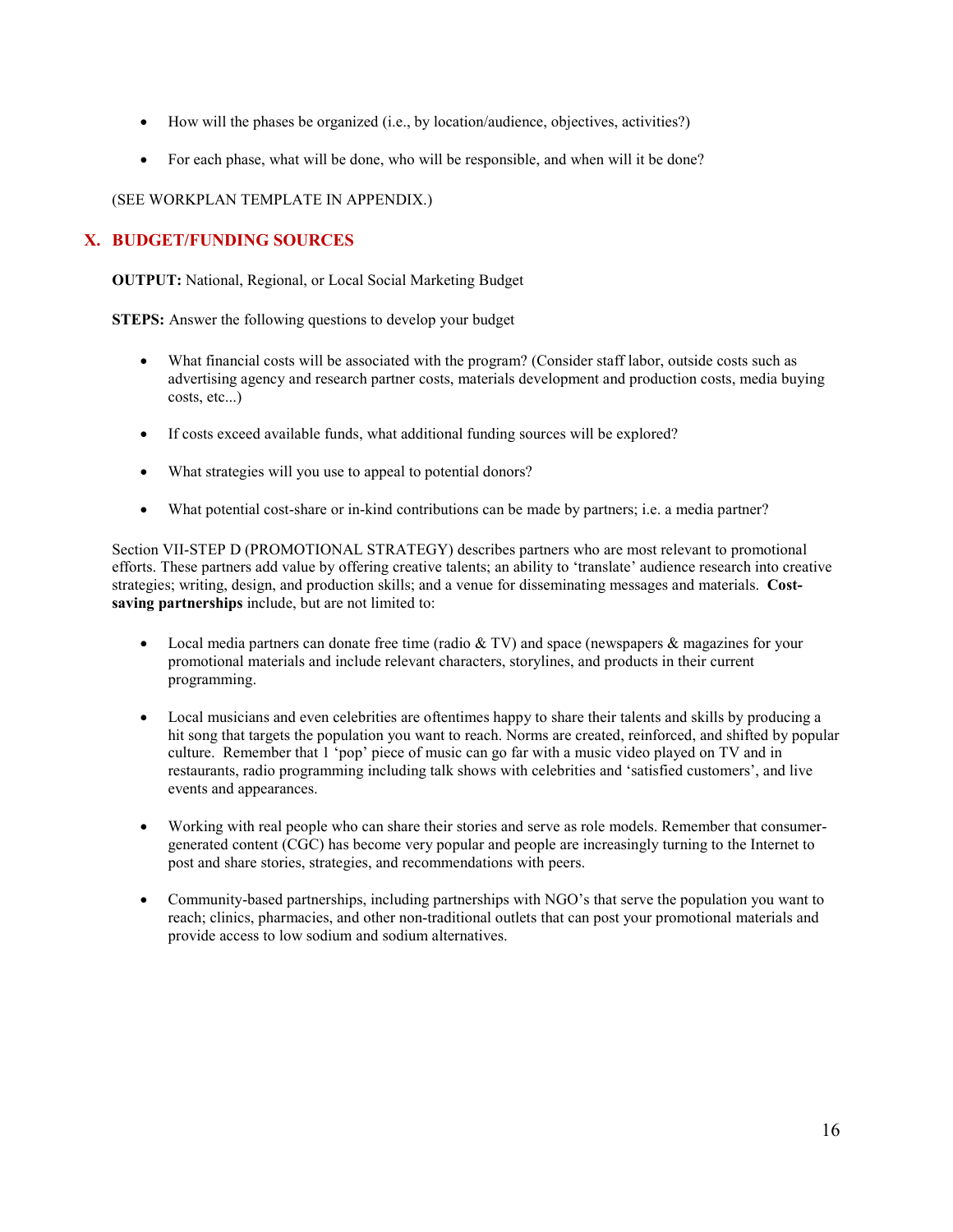### **XI. POST SCRIPT: HOW CAN SOCIAL MARKETING STRENGTHEN CURRENT EFFORTS?**

It is clear that governments have been proactive, thinking comprehensively about salt reduction for quite some time. Using the same terminology as private sector commercial marketing professionals, governments and NGO's are looking at both supply and demand. Supply side strategies have been developed through partnerships with the food industry and shifts in policy to increase availability and access to healthier choices. At the same time, public education efforts have been aimed at raising awareness and educating consumers in an attempt to increase demand for salt reduction and low sodium choices.

As you reviewed this framework, you may have observed that several social marketing principles are already reflected in current population-based efforts; i.e. product reformulation and labeling are a PRODUCT STRATEGY. Increased access to healthy alternatives and decreased access to high sodium products reflect a PLACE STRATEGY. Countries are also looking at PRICE STRATEGIES that provide incentives for healthier choices and deter consumers from high sodium products. Best practices in current salt reduction efforts are referenced throughout this framework, most of them focusing on the supply side.

Where social marketing can really make a difference is in helping us rethink demand side strategies. Taking a new look at current salt reduction efforts through a social marketing lens will help us strengthen efforts to influence individual choice, bridging the gap between what consumers know and what they actually do. Applying a social marketing framework to salt reduction will also help us tie together population-based and individual initiatives and create even more integrated and holistic programs.

In summary, here are select international best practices borrowed from social marketing that may help us achieve even greater impact in current salt reduction efforts:

- 1. *Identify one segment of the 'public' whose behavior you hope to influence-*Current efforts to target a broad general public only reach those who are motivated to listen. And even if they become more knowledgeable, they may never change their behavior. Start small. Be focused. Select a smaller homogeneous segment of the population and target your efforts for greater impact.
- *2. Think like a consumer.* Understand what drives the target audience to consume as much salt and high sodium products as they do. Take a close look at the obstacles they face and an even closer look at the competition. Design interventions that address those drivers and knock out the competition. Make sodium reduction and consuming less salt as easy and convenient as fast food.
- *3. What do they get in return?* Remember that they are giving up something in exchange for what you're offering. Ask yourself (or better yet, ask them) *'what's in it for them?* Isolate a single and immediate benefit that will make it all worthwhile. Promoting prevention can't just be about what *won't* happen several years from now.
- *4. Change doesn't occur overnight.-*Think about the multiple behaviors along an individual's road to salt reduction. *Read the label. Compare products. Monitor your daily sodium intake. Use less salt. Eat more produce& potassium*. Even though the list is long from a public health perspective, we need to make it more achievable for them. Select one behavior at a time, facilitate that behavior, and evaluate the outcome.
- 5. *Surprise them.* Evidence that surprising messages are the most memorable is not so surprising. Consumers are overwhelmed with public health and nutritional messages, many of them competing for mindshare and even contradictory. Our job is to help them see the same old thing in a whole new way. Changing behavior is voluntary and there's nothing like an 'ahah' moment to bring it on.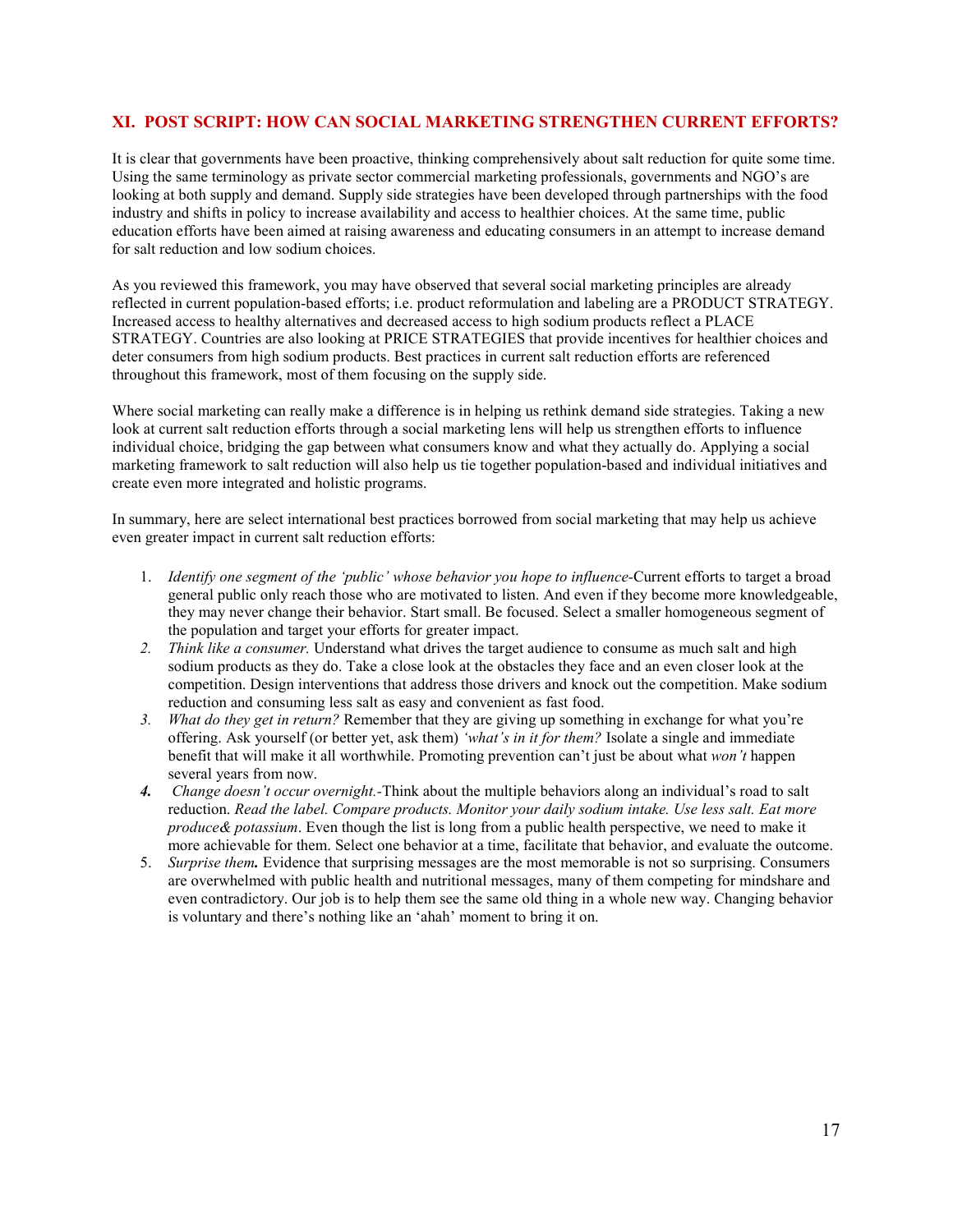### **APPENDIX**

- GLOBAL LITERATURE REVIEW SYNTHESIS
- SOCIAL MARKETING PLAN OUTLINE
- MARKETING MIX PLANNING TOOL
- CREATIVE BRIEF FORM (BLANK)
- BRAVO CRITERIA CHECKLIST
- WORKPLAN TEMPLATE
- LINKS TO ADDITIONAL RESOURCES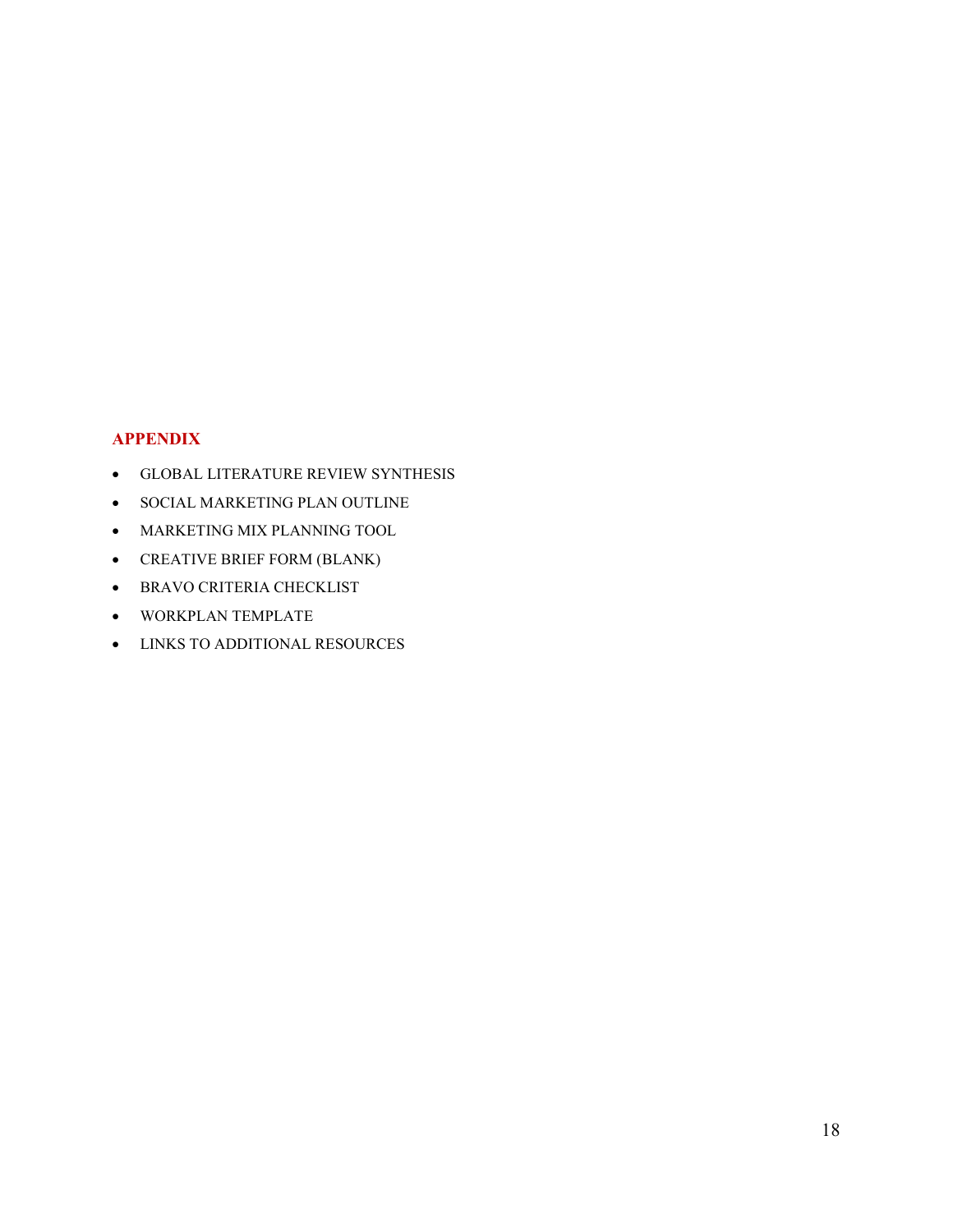### **GLOBAL LITERATURE REVIEW SYNTHESIS**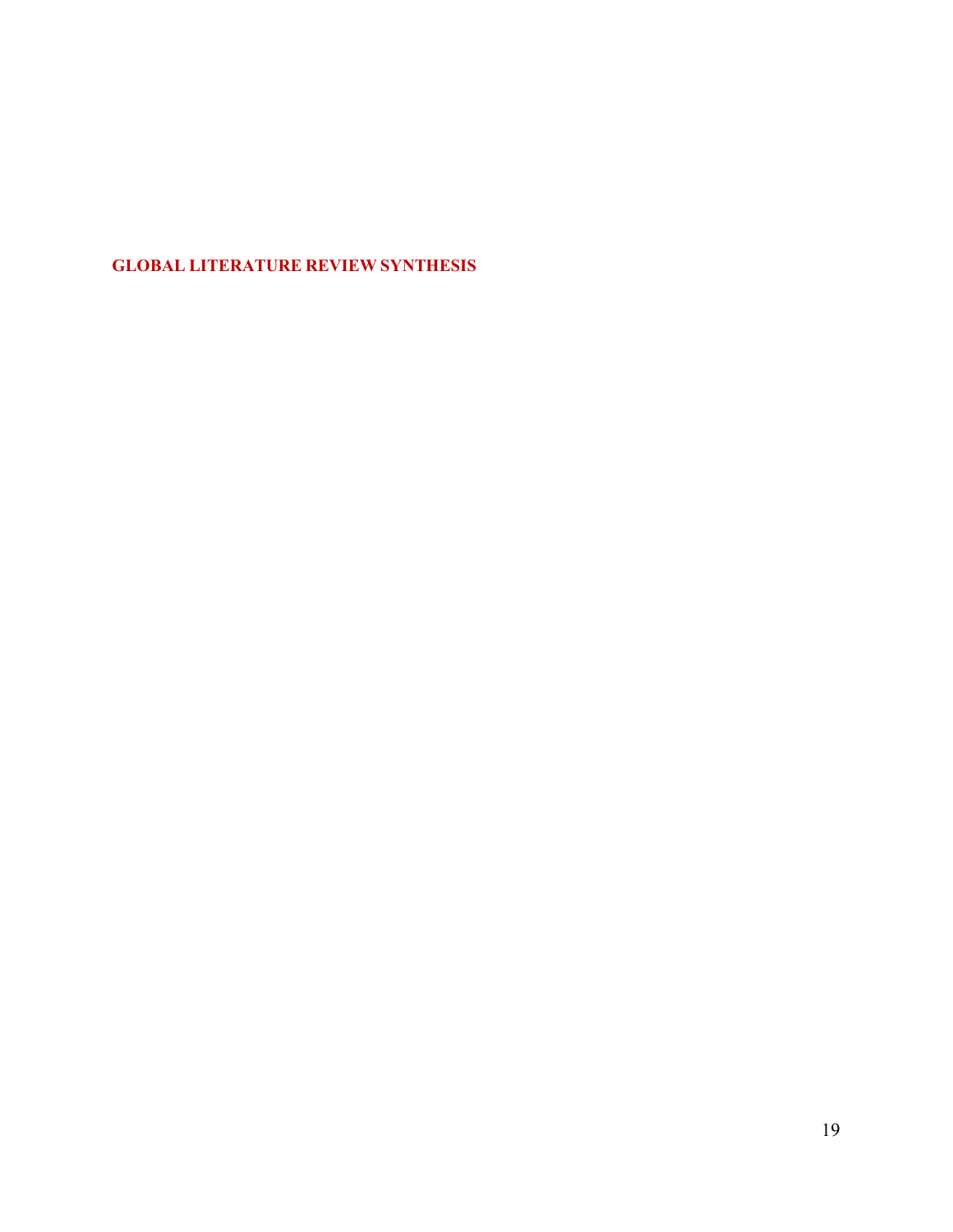### **SOCIAL MARKETING STRATEGIES FOR SALT/SODIUM REDUCTION**

Following is a summary of findings related to social marketing and related communication and public education strategies for salt/sodium reduction that come out of a global literature review.

### **LITERATURE REVIEW FINDINGS**

A review of the literature shows that there are numerous public education and behavior change strategies implemented by governments and health organizations to help people reduce their intake of excessive dietary salt, which is associated with increased blood pressure and other health risks. Successful interventions include both behavioral and population-based initiatives (Campbell et al., 2012). Notably, one article identified 32 different country salt reduction initiatives, and 28 "countries working with the food industry to reduce salt in foods. Ten had front-of-pack labeling schemes and 28 had consumer awareness or behavior change programs" (Webster et al., 2011). Since the 1970s, Finland has had a population-based policy for sodium reduction based on partnership and regulation of the food industry and consumer education via mass media (Mohan et al., 2009).

In the literature, common types of interventions include:

- Media campaigns
- Regulations for standardized information of packaged food products
- Internet-based lecture series (Campbell et al., 2010)
- Education and skills development aimed at improving the cardiovascular health of entire families (Johnson et al., 1995)
- Telehealth counseling (Nolan et al., 2011)
- School-based programs (Luepker et al., 1988; McKay et al., 1985)

In North America, Canada has implemented large, multi-sectoral interventions, such as the 2009 Canadian Hypertension Education Program (CHEP) (Shi et al., 2011; Campbell et al., 2011). The CHEP includes "an extensive education program for the public and people with hypertension, a program to reduce dietary salt and a funded leadership position" (Campbell et al, 2010). In the United States, the Institute of Medicine produced recommended strategies for implementation by the food industry, government, and public outreach (2010). Other interventions have targeted specific populations, such as older adults, with diet-education materials to improve dietary status (Francis et al., 2009). To increase cardiovascular disease (CVD) prevention among African-American and low-income adults, the People Reducing Risk and Improving Strength through Exercise, Diet and Drug Adherence (PRAISEDD) was pilot-tested and showed significant decreases in blood pressure, but no changes in physical activity, sodium intake, medication adherence, or self-efficacy and outcome expectations (Resnick et al., 2009). From 2005 through 2008, Project HEART (Health Education Awareness Research Team) aimed to promote behavior changes to decrease CVD risk factors in a high-risk Hispanic border population in El Paso, Texas (Balcazar et al., 2010).

Interventions in South America also include education campaigns and/or regulations for standardized information on the sodium content of packaged food products. In Chile, the Ministry of Health and the food industry are working to gradually decrease the concentration of salt in bread (Valenzuela et al., 2011). Argentina is also working toward placing limitations on the salt content of food (Legowski et al., 2011).

Based on this initial literature review, best practices and lessons learned have been highlighted in the social marketing framework.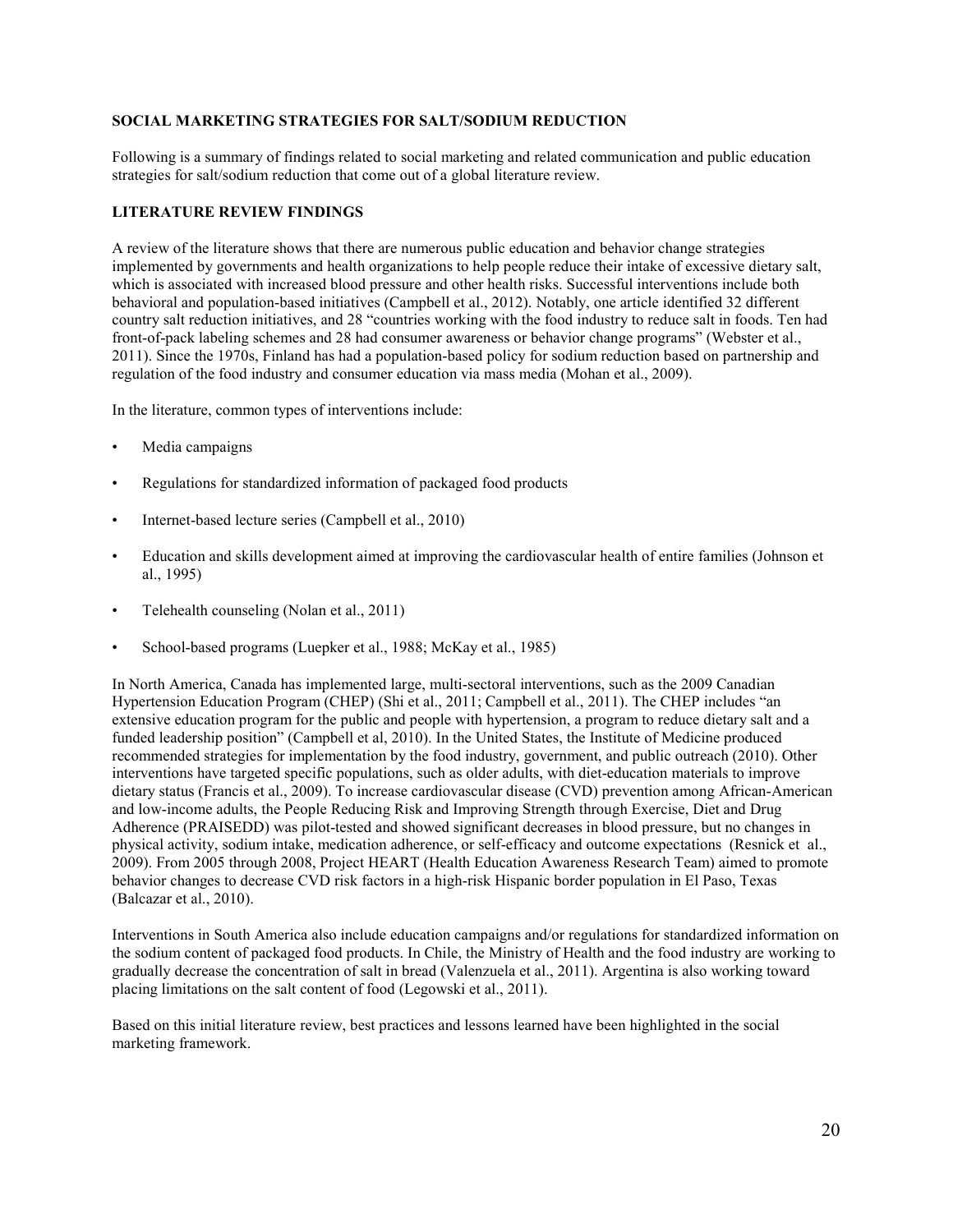### **RESOURCES**

APPEL, L. J., CHAMPAGNE, C. M., HARSHA, D. W., COOPER, L. S., OBARZANEK, E., ELMER, P. J., ET AL. (2003). EFFECTS OF COMPREHENSIVE LIFESTYLE MODIFICATION ON BLOOD PRESSURE CONTROL: MAIN RESULTS OF THE PREMIER CLINICAL TRIAL. JAMA, 289(16), 2083-2093.

AYALA, C., TONG, X., VALDERRAMA, A., IVY, A., & KEENAN, N. (2010). ACTIONS TAKEN TO REDUCE SODIUM INTAKE AMONG ADULTS WITH SELF-REPORTED HYPERTENSION: HEALTHSTYLES SURVEY, 2005 AND 2008. J CLIN HYPERTENS (GREENWICH), 12(10), 793-799.

BALCAZAR, H. G., DE HEER, H., ROSENTHAL, L., AGUIRRE, M., FLORES, L., PUENTES, F. A., ET AL. (2010). A PROMOTORES DE SALUD INTERVENTION TO REDUCE CARDIOVASCULAR DISEASE RISK IN A HIGH-RISK HISPANIC BORDER POPULATION, 2005-2008. PREV CHRONIC DIS, 7(2), A28.

CAMPBELL, N. R. (2007). CANADA CHAIR IN HYPERTENSION PREVENTION AND CONTROL: A PILOT PROJECT. CAN J CARDIOL, 23(7), 557-560.

CAMPBELL, N. R., JOHNSON, J. A., & CAMPBELL, T. S. (2012). SODIUM CONSUMPTION: AN INDIVIDUAL'S CHOICE? INT J HYPERTENS, 2012, 860954.

CAMPBELL, N. R., KACZOROWSKI, J., LEWANCZUK, R. Z., FELDMAN, R., POIRIER, L., KWONG, M. M., ET AL. (2010). 2010 CANADIAN HYPERTENSION EDUCATION PROGRAM (CHEP) RECOMMENDATIONS: THE SCIENTIFIC SUMMARY - AN UPDATE OF THE 2010 THEME AND THE SCIENCE BEHIND NEW CHEP RECOMMENDATIONS. CAN J CARDIOL, 26(5), 236- 240.

CAMPBELL, N. R., WILLIS, K. J., L'ABBE, M., STRANG, R., & YOUNG, E. (2011). CANADIAN INITIATIVES TO PREVENT HYPERTENSION BY REDUCING DIETARY SODIUM. NUTRIENTS, 3(8), 756-764.

CORSINO, L., SVETKEY, L. P., AYOTTE, B. J., & BOSWORTH, H. B. (2009). PATIENT CHARACTERISTICS ASSOCIATED WITH RECEIPT OF LIFESTYLE BEHAVIOR ADVICE. N C MED J, 70(5), 391-398.

ENGSTROM, A., TOBELMANN, R. C., & ALBERTSON, A. M. (1997). SODIUM INTAKE TRENDS AND FOOD CHOICES. AM J CLIN NUTR, 65(2 SUPPL), 704S-707S.

FORTMANN, S. P., WINKLEBY, M. A., FLORA, J. A., HASKELL, W. L., & TAYLOR, C. B. (1990). EFFECT OF LONG-TERM COMMUNITY HEALTH EDUCATION ON BLOOD PRESSURE AND HYPERTENSION CONTROL. THE STANFORD FIVE-CITY PROJECT. AM J EPIDEMIOL, 132(4), 629-646.

FRANCIS, S. L., & TAYLOR, M. L. (2009). A SOCIAL MARKETING THEORY-BASED DIET-EDUCATION PROGRAM FOR WOMEN AGES 54 TO 83 YEARS IMPROVED DIETARY STATUS. JOURNAL OF THE AMERICAN DIETETIC ASSOCIATION, 109(12), 2052-2056.

GLASCOFF, M. A., TAYLOR, S., GLASCOFF, D. W., & RAFF, L. G. (1986). A SOCIAL MARKETING APPROACH TO REDUCING SALT INTAKE. HEALTH EDUC, 17(2), 11-14.

IOM (INSTITUTE OF MEDICINE). (2010). STRATEGIES TO REDUCE SODIUM INTAKE IN THE UNITED STATES (2011/01/07 ED.). WASHINGTON, DC: NATIONAL ACADEMIES PRESS.

JOHNSON, C. C., & NICKLAS, T. A. (1995). HEALTH AHEAD--THE HEART SMART FAMILY APPROACH TO PREVENTION OF CARDIOVASCULAR DISEASE. AM J MED SCI, 310 SUPPL 1, S127-132.

KUMANYIKA, S. K., COOK, N. R., CUTLER, J. A., BELDEN, L., BREWER, A., COHEN, J. D., ET AL. (2005). SODIUM REDUCTION FOR HYPERTENSION PREVENTION IN OVERWEIGHT ADULTS: FURTHER RESULTS FROM THE TRIALS OF HYPERTENSION PREVENTION PHASE II. J HUM HYPERTENS, 19(1), 33-45.

LEGOWSKI, B., & LEGETIC, B. (2011). HOW THREE COUNTRIES IN THE AMERICAS ARE FORTIFYING DIETARY SALT REDUCTION: A NORTH AND SOUTH PERSPECTIVE. HEALTH POLICY, 102(1), 26-33.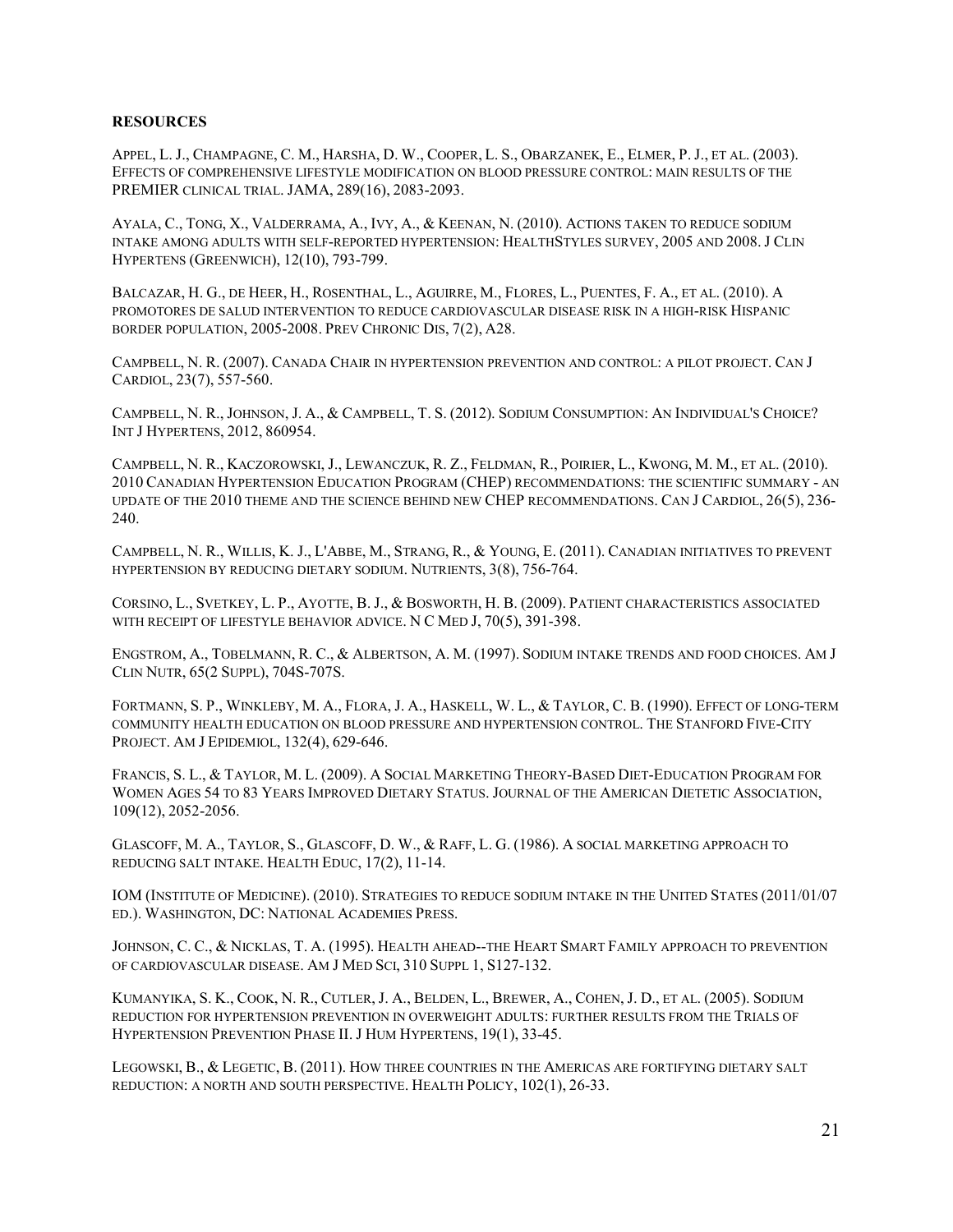LUEPKER, R. V., PERRY, C. L., MURRAY, D. M., & MULLIS, R. (1988). HYPERTENSION PREVENTION THROUGH NUTRITION EDUCATION IN YOUTH: A SCHOOL-BASED PROGRAM INVOLVING PARENTS. HEALTH PSYCHOL, 7 SUPPL, 233-245.

MCKAY, R. B., LEVINE, D. M., & BONE, L. R. (1985). COMMUNITY ORGANIZATION IN A SCHOOL HEALTH EDUCATION PROGRAM TO REDUCE SODIUM CONSUMPTION. J SCH HEALTH, 55(9), 364-366.

MOHAN, S., CAMPBELL, N. R., & WILLIS, K. (2009). EFFECTIVE POPULATION-WIDE PUBLIC HEALTH INTERVENTIONS TO PROMOTE SODIUM REDUCTION. CMAJ, 181(9), 605-609.

PAPADAKIS, S., PIPE, A. L., MOROZ, I. A., REID, R. D., BLANCHARD, C. M., COTE, D. F., ET AL. (2010). KNOWLEDGE, ATTITUDES AND BEHAVIOURS RELATED TO DIETARY SODIUM AMONG 35- TO 50-YEAR-OLD ONTARIO RESIDENTS. CAN J CARDIOL, 26(5), E164-169.

PAPADAKIS, S., PIPE, A. L., REID, R. D., & BLANCHARD, C. (2010). SHORT TERM IMPACTS OF THE CHAMPLAIN 'GIVE YOUR HEAD A SHAKE' SODIUM REDUCTION CAMPAIGN ON KNOWLEDGE, ATTITUDES AND BEHAVIOURS. CANADIAN JOURNAL OF CARDIOLOGY, 26, 96D-96D.

PIANE, G. (1990). A COMPARISON OF THE EFFECT OF A HYPERTENSION EDUCATION PROGRAM AMONG BLACK AND WHITE PARTICIPANTS. J HEALTH CARE POOR UNDERSERVED, 1(2), 243-253.

VALENZUELA LANDAETA, K., & ATALAH SAMUR, E. (2011). [GLOBAL STRATEGIES TO REDUCE SALT INTAKE]. ARCH LATINOAM NUTR, 61(2), 111-119.

WEBSTER, J. L., DUNFORD, E. K., HAWKES, C., & NEAL, B. C. (2011). SALT REDUCTION INITIATIVES AROUND THE WORLD. JOURNAL OF HYPERTENSION, 29(6), 1043-1050.

WHELTON, P. K., HE, J., APPEL, L. J., CUTLER, J. A., HAVAS, S., KOTCHEN, T. A., ET AL. (2002). PRIMARY PREVENTION OF HYPERTENSION: CLINICAL AND PUBLIC HEALTH ADVISORY FROM THE NATIONAL HIGH BLOOD PRESSURE EDUCATION PROGRAM. JAMA, 288(15), 1882-1888.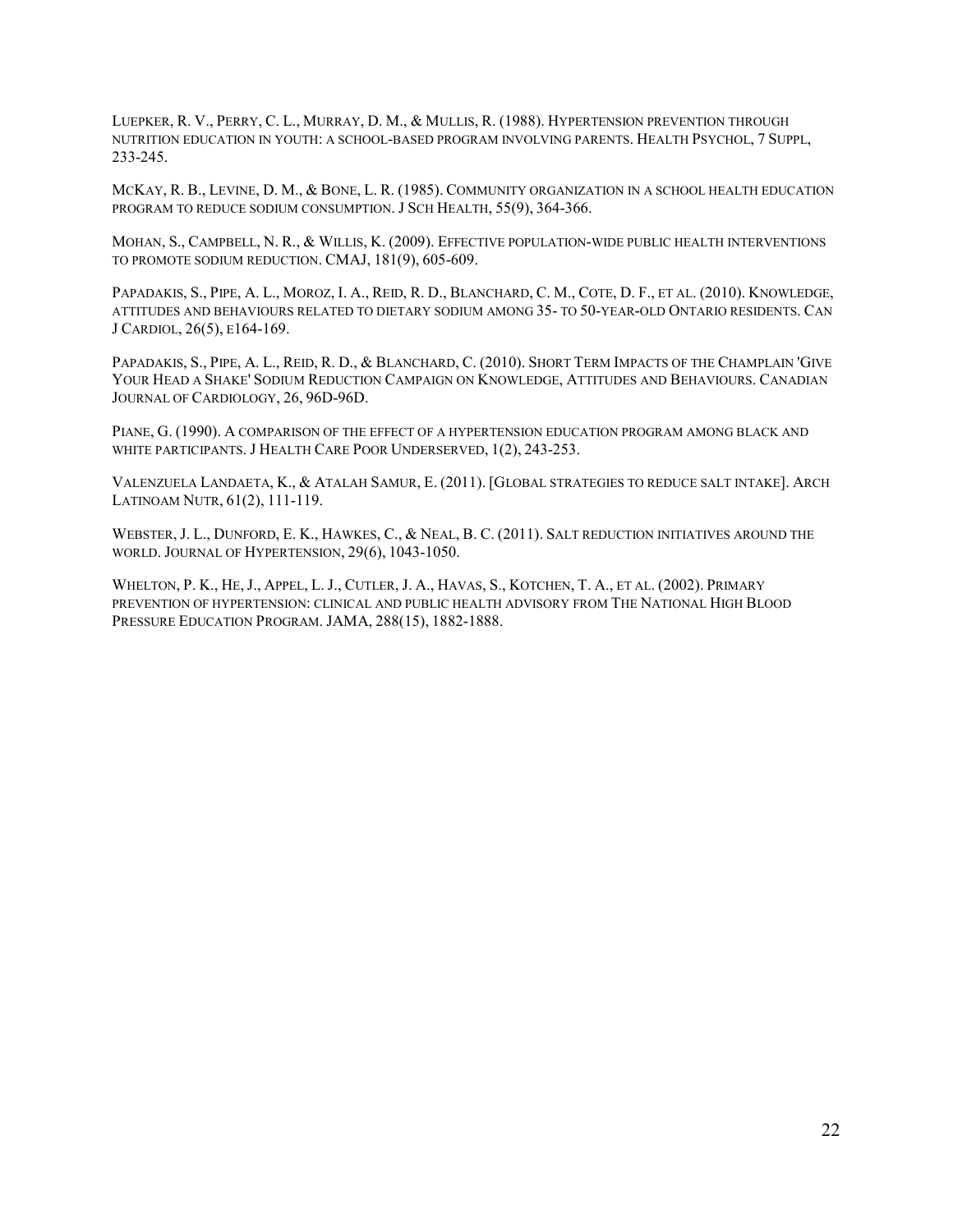**SOCIAL MARKETING PLAN OUTLINE**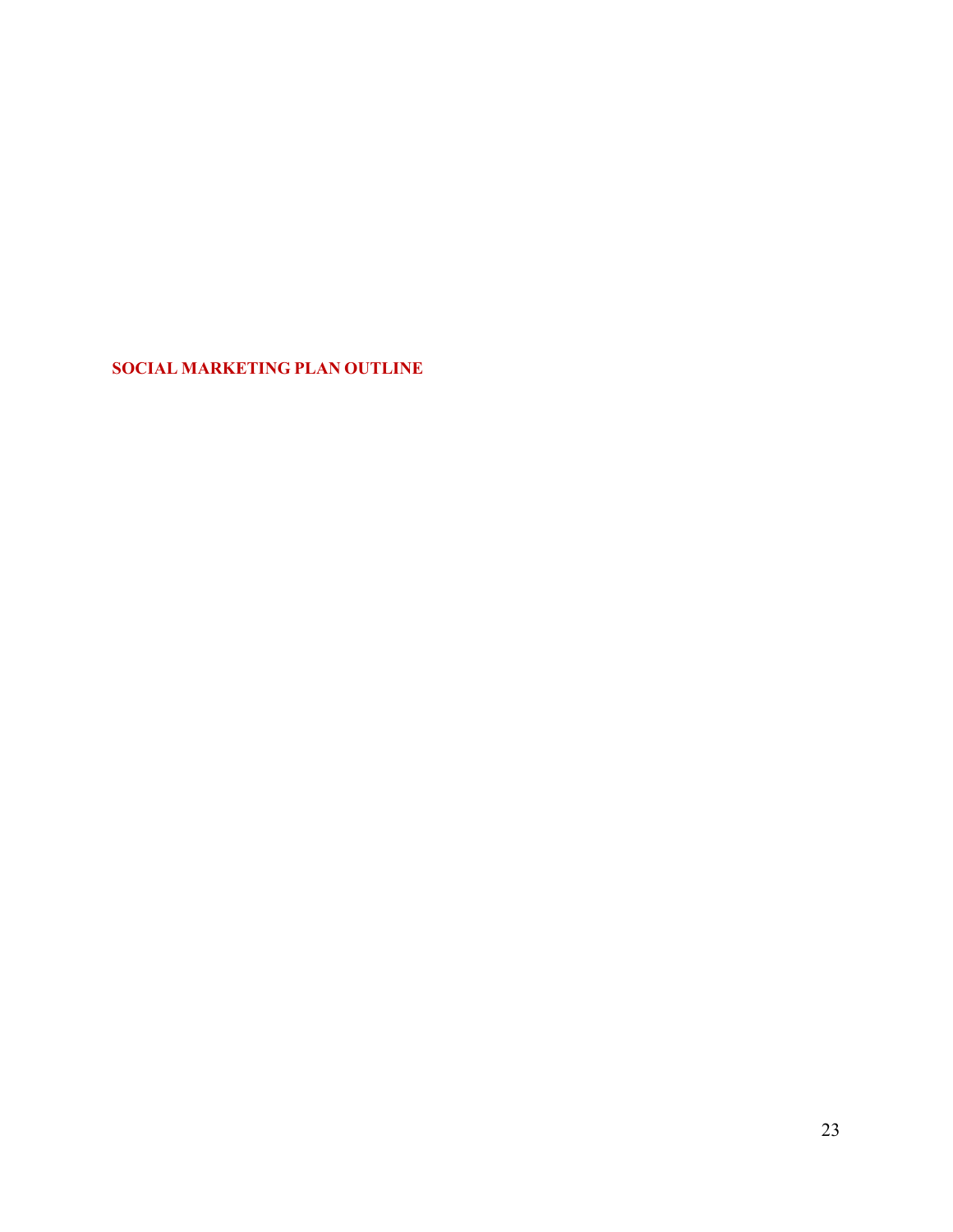

### **SOCIAL MARKETING PLAN**

### **I. SITUATION ANALYSIS**

### **Background**

*Describe problem incidence and severity in addition to drivers and determinants.*

### Previous/Current Efforts

*What previous efforts have been made to promote the desired product, service, or behavior? Describe previous and/or current programs. What lessons have been learned that could inform future planning?* 

### Gap Analysis

*Based on the current communication environment, what is missing and/or would complement existing communication efforts?* 

### SWOT Analysis

- Internal Forces: *What organizational Strengths can be maximized? What Weaknesses should be minimized?*
- External Forces: *What Opportunities can you capture? What potential Threats can you prepare for?*

### **II. TARGET AUDIENCE**

### **Primary**

*This is the 'bulls-eye' target audience, oftentimes those most at risk. Develop an audience profile that includes demographics, psychographics, and current behaviors.* 

### **Secondary**

*Who are the people that influence your primary audience? Common examples include healthcare providers, family members, and community leaders.*

### **III. RESEARCH FINDINGS**

• *List research available and summarize key findings. (In place of a summary in the strategy document itself, reference a separate report or attach as an appendix).*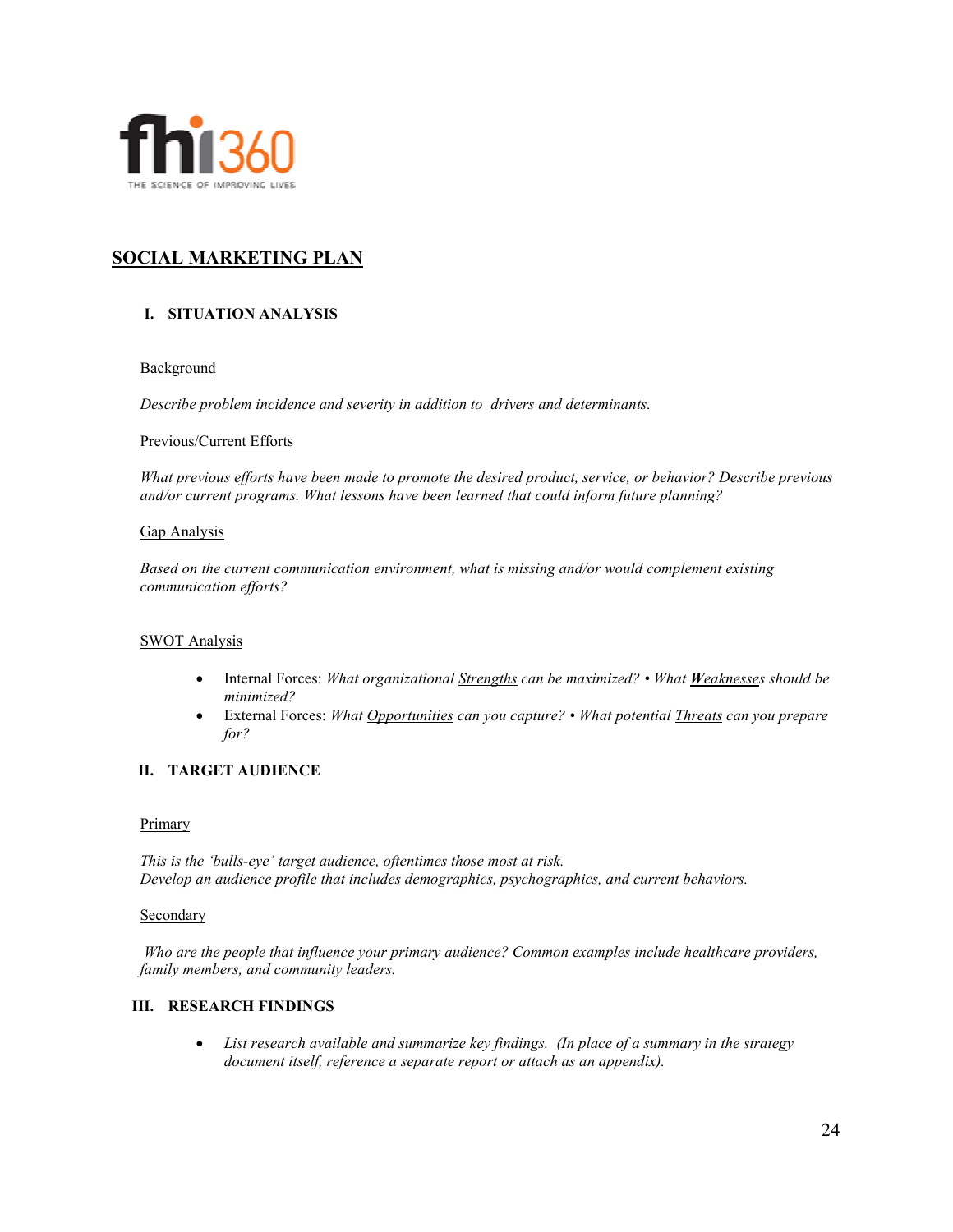• *Describe any additional formative research required or planned. [Note: if the need for additional formative research is significant, this will be a preliminary strategy or outline at this point, to be completed after research results are available].* 

### **IV. AUDIENCE ANALYSIS**

- Current knowledge, *beliefs* & behaviors
- *(Real & Perceived)Barriers*
- *(Real & Perceived*) Benefits

### **V. OVERVIEW OF SUPPLY SIDE**

Describe key supply side issues currently being addressed, sites to be included in the program, main activities (provider/retailer training, branded and non-branded condom availability, pricing), and approximate timeline of supply-side interventions.

### **VI. DEMAND SIDE/COMMUNICATION GOALS AND OBJECTIVES**

*Describe the overall communications goal and specific communications objectives.* 

- *Knowledge* Objectives
	- (PROVIDE EXAMPLES BASED ON AUDIENCE'S CURRENT KNOWLEDGE LEVELS/PERCEPTIONS)
- **Belief Objectives** (PROVIDE EXAMPLES BASED ON AUDIENCE'S CURRENT ATTITUDES/BELIEFS)
- Behavioral Objectives (LIST ACHIEVABLE & MEASURABLE DESIRED BEHAVIORS)

### **VII. MARKETING MIX STRATEGIES**

*The Marketing Mix (or 4 P's) ensures that you have considered potential product innovation, supply side issues, and pricing in addition to the promotional or demand generation strategy. Attached is a Marketing Mix Planning tool to help you in your strategic planning.* 

### Product

*This can be a tangible product or service or a desired behavior. How will you 'position' or modify it to make it more appealing to the target audience? Are there any new products or product innovation you could design?* 

### Price

*'Costs' associated with the product, service, or behavior can be monetary or non-monetary (perceived). Identify costs associated with exiting current behavior and adopting or maintaining the desired behavior. What will you do to lower exit costs and reward the new behavior?* 

### Place

*Where does the audience perform or think about the desired behavior, use the product, or access the service? How will you make this place more appealing or conducive? How will you intervene at the moment of choice?*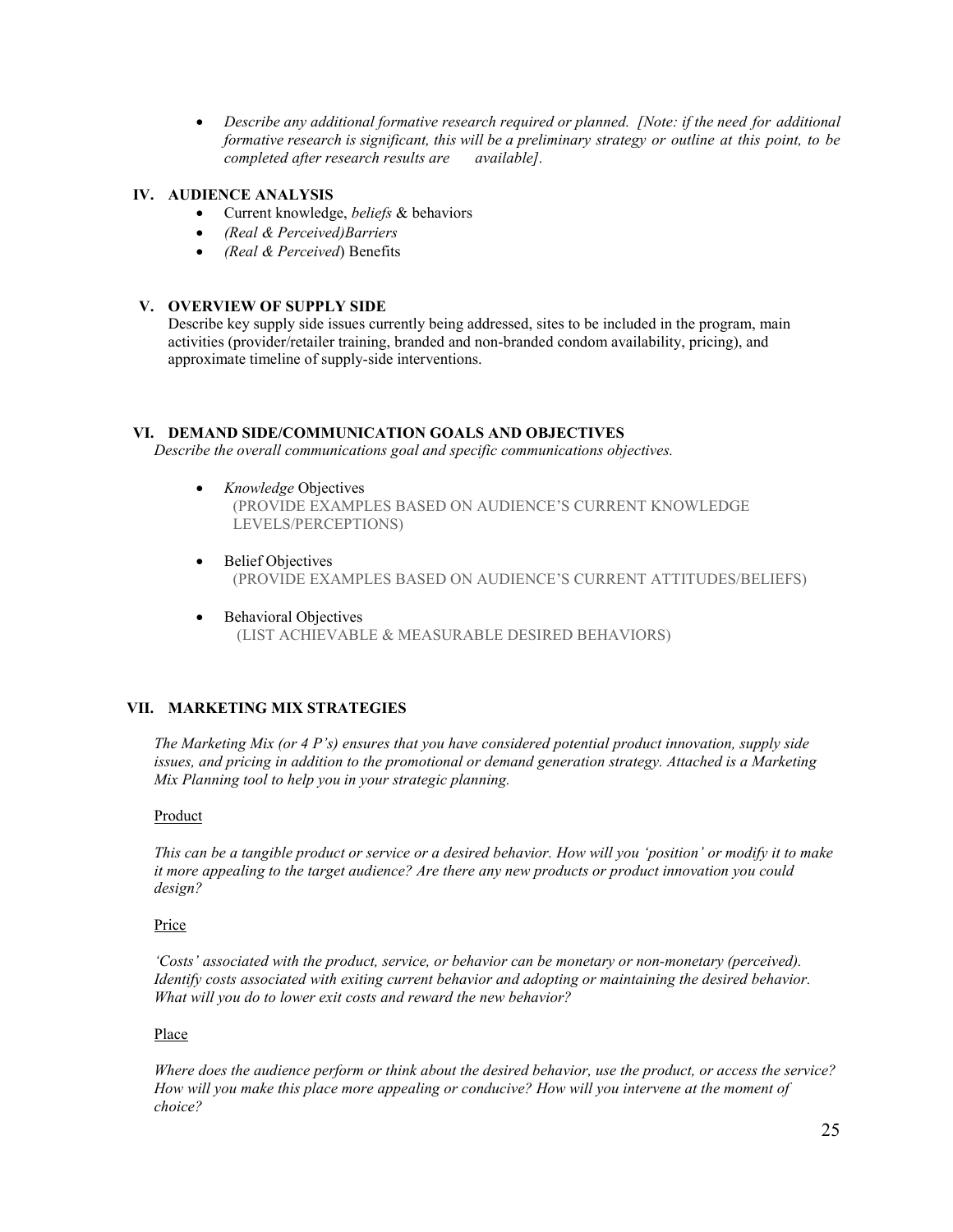### **Promotion**

*Your promotion strategy should include a Creative Brief which will serve as strategic direction for your creative strategy. In addition, outline key messages and communication channels in this plan.* 

### **VIII. MONITORING & EVALUATION PLAN**

- *What objectives will be measured?*
- *What techniques & methodologies will be used?*
- *When will measurements be taken?*
- *How will measurements be reported & to whom?*
- *How will M & E data be used to inform revisions?*

### **IX. TIMELINE & IMPLEMENTATION PLAN**

- *Will you roll out your program in phases? For example, if it includes a supply side intervention, will you start there to ensure that your offering is of quality?*
- *How will the phases be organized (i.e., by market/audience, objectives, activities?)*
- *For each phase, what will be done, who will be responsible, when will it be done, and what is the estimated cost?*

### **X. BUDGET/FUNDING SOURCES**

- *What financial costs will be associated with the program?*
- *If costs exceed available funds, what additional funding sources will be explored?*
- *What strategies will you use to appeal to potential donors?*
- *What potential cost-share or in-kind contributions can be made by partners; i.e. a media partner?*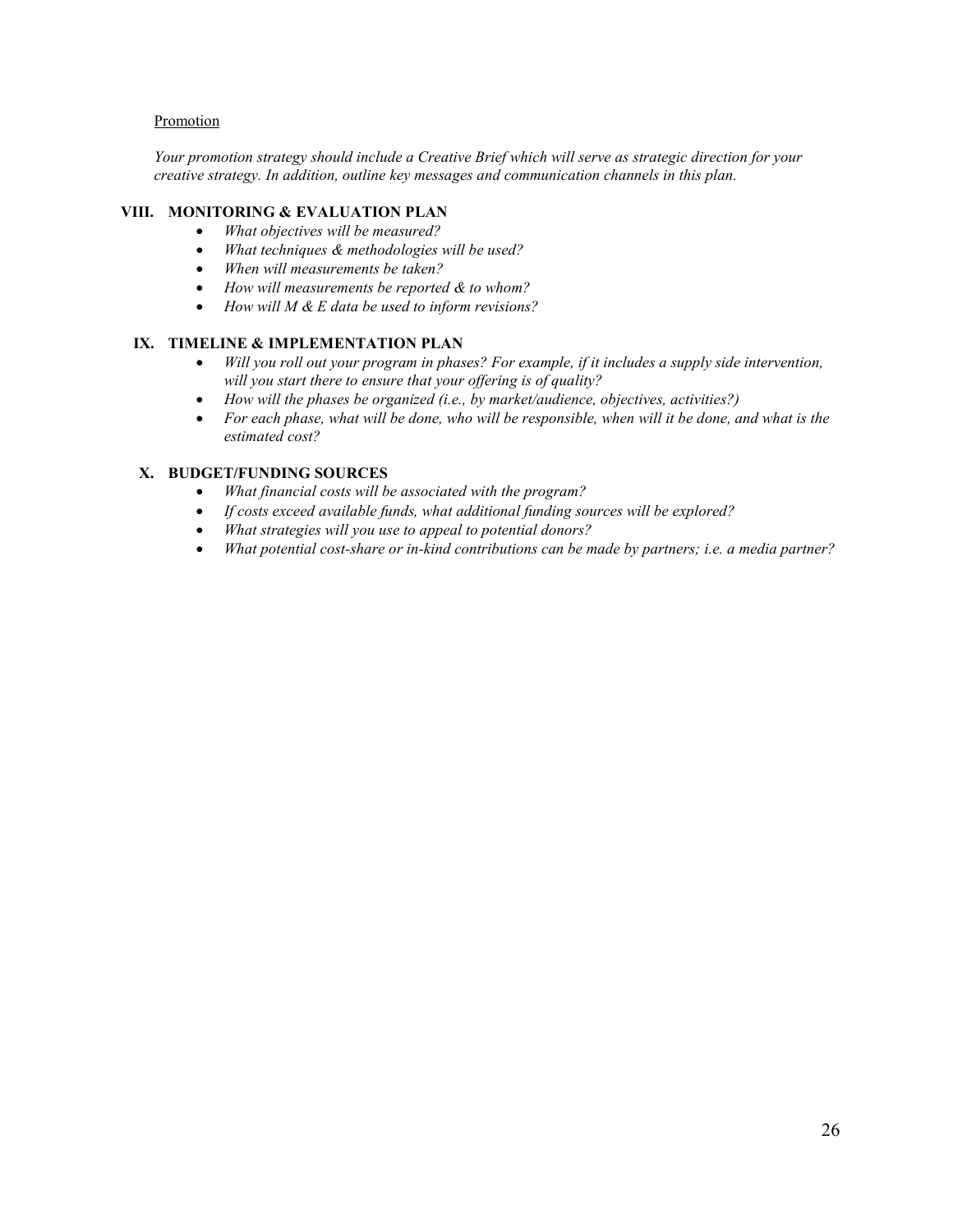**MARKETING MIX PLANNING TOOL**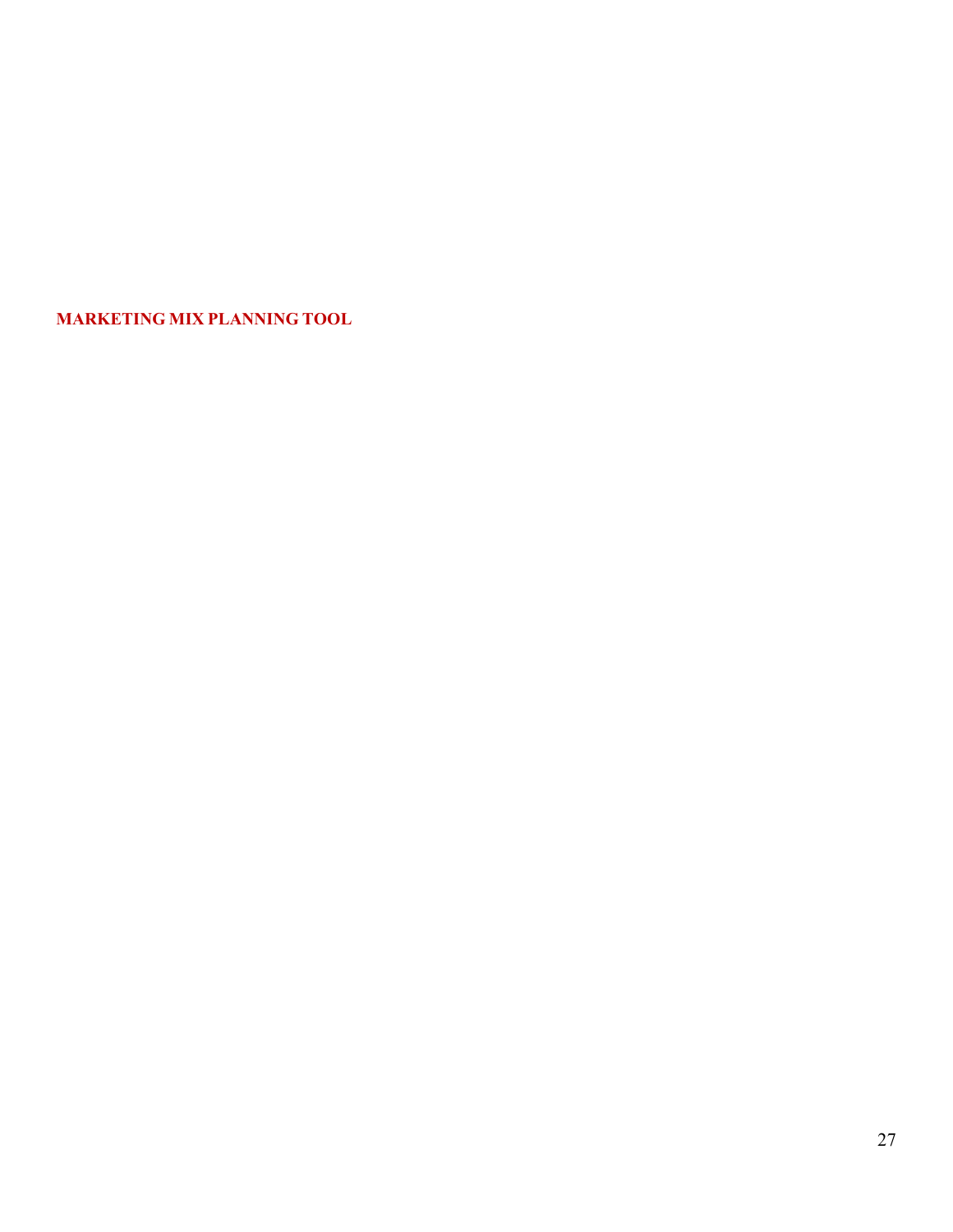# **THE MARKETING MIX (4 P'S) STRAGTEGIC PLANNING TOOL**  THE MARKETING MIX (4 P'S) STRAGTEGIC PLANNING TOOL

| PROMOTION       | before developing CREATIVE<br>part of a CREATIVE BRIEF<br>communication channels as<br>Outline key messages,<br>messengers, and<br>CONCEPTS.                                           |  |           |  |
|-----------------|----------------------------------------------------------------------------------------------------------------------------------------------------------------------------------------|--|-----------|--|
| PLACE           | thinks about the desired behavior.<br>How will you make this place more<br>Where the audience performs or<br>convenient and/or intervene at a<br>key moment?                           |  |           |  |
| PRICE           | product, service, or behavior.<br><i>What will you do to decrease costs</i><br>monetary) associated with the<br>and reward/reinforce desired<br>'Costs' (monetary & non-<br>behavior?  |  |           |  |
| PRODUCT         | it to make it more appealing to the<br>How will you 'position' or modify<br>target audience? Also consider<br>Tangible product, service, or<br>new product ideas.<br>desired behavior. |  |           |  |
| TARGET AUDIENCE | Primary                                                                                                                                                                                |  | Secondary |  |

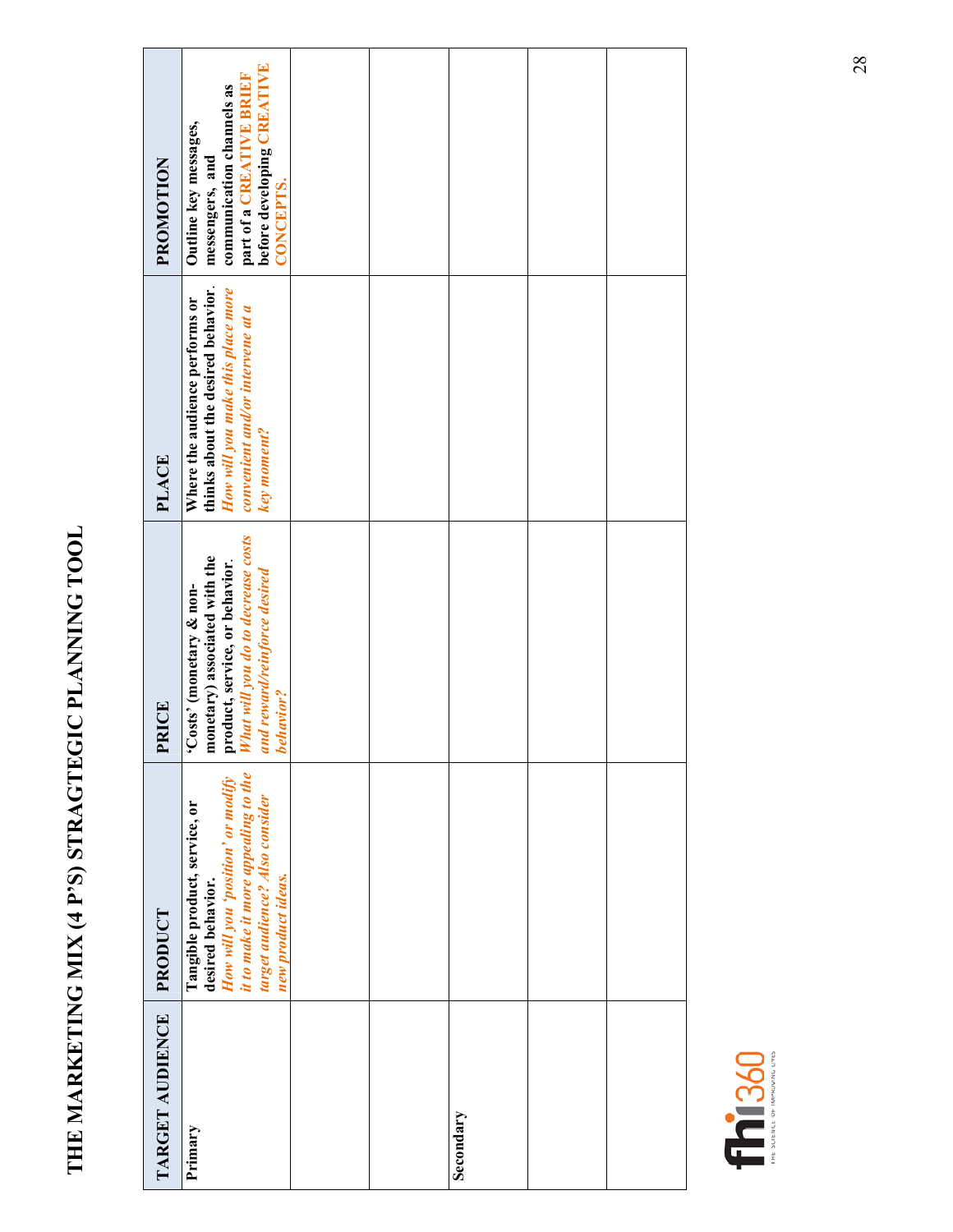### **CREATIVE BRIEF FORM CREATIVE BRIEF FORM**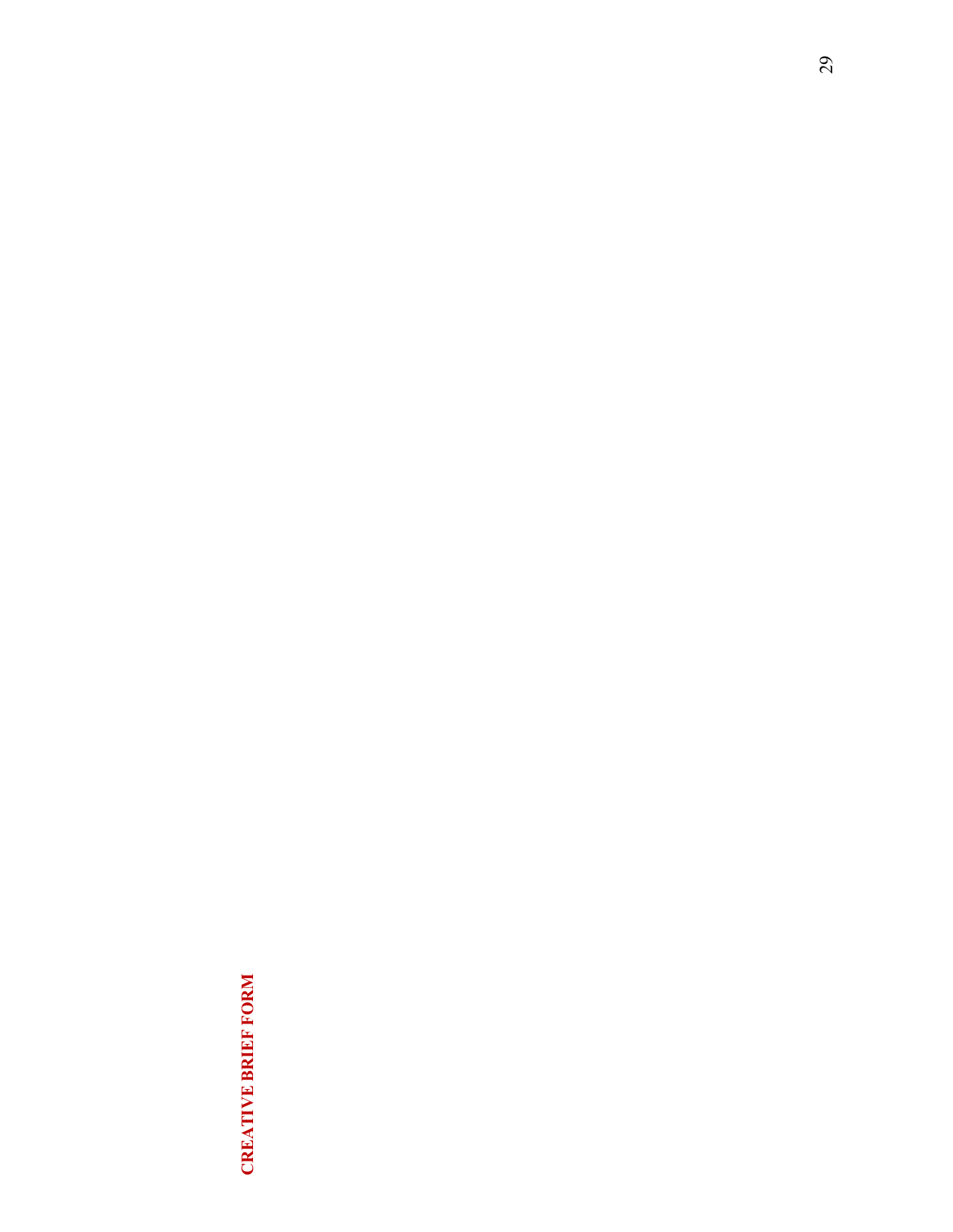| fhi <sub>360</sub>                       | <b>BRIEF</b><br>CREATIVE                                                                                                                                                     | PROJECT/DATE:   |
|------------------------------------------|------------------------------------------------------------------------------------------------------------------------------------------------------------------------------|-----------------|
| Target Audience(s)<br>audience research. | Describe the person that you want to reach with your communication. Include a primary & secondary (influencer) audience if appropriate. Include a summary of any relevant    |                 |
| Objective(s)<br>$\mathbf{a}$             |                                                                                                                                                                              |                 |
|                                          | What do you want your target audiences to think, feel, or do after experiencing the communication?                                                                           |                 |
| <b>Obstacles</b><br>$\ddot{ }$           |                                                                                                                                                                              |                 |
|                                          | What beliefs, cultural practices, pressure, misinformation, etc. stand between your audience and the desired behavior?                                                       |                 |
| Key Promise<br>$\overline{r}$            |                                                                                                                                                                              |                 |
|                                          | Select one single benefit that will outweigh the obstacles in the mind of your target audience. Suggested format: If I <u>(desired behavior)</u> , then (immediate benefit). |                 |
| <b>Support Statements</b><br>5.          |                                                                                                                                                                              |                 |
|                                          | This is the substantiation for the key promise; i.e.; the reasons why the promise is true. Oftentimes, this will begin with the word 'because'.                              |                 |
| Tone<br>نی                               |                                                                                                                                                                              |                 |
|                                          | What feeling should your communication have? (e.g. authoritative, humorous, emotional, etc)                                                                                  |                 |
| <b>Communication Channels</b><br>r.      |                                                                                                                                                                              |                 |
| Community events? All of the above?      | What channel(s) will you employ? TV spots/drama? Radio? Print Ads? Point-of-purchase? Promotional giveaways? Earned Media (PR)? Interpersonal? Internet or SMS?              |                 |
| Openings<br>$\dot{\infty}$               |                                                                                                                                                                              |                 |
|                                          | What opportunities (times and places) exist for reaching your audience? When is your audience most open to getting your message? (e.g. Mothers Day, Heart health month)      |                 |
| G.                                       | Creative Considerations-Any additional considerations i.e. branding guidelines, language, visual identity?                                                                   |                 |
|                                          |                                                                                                                                                                              | $\overline{30}$ |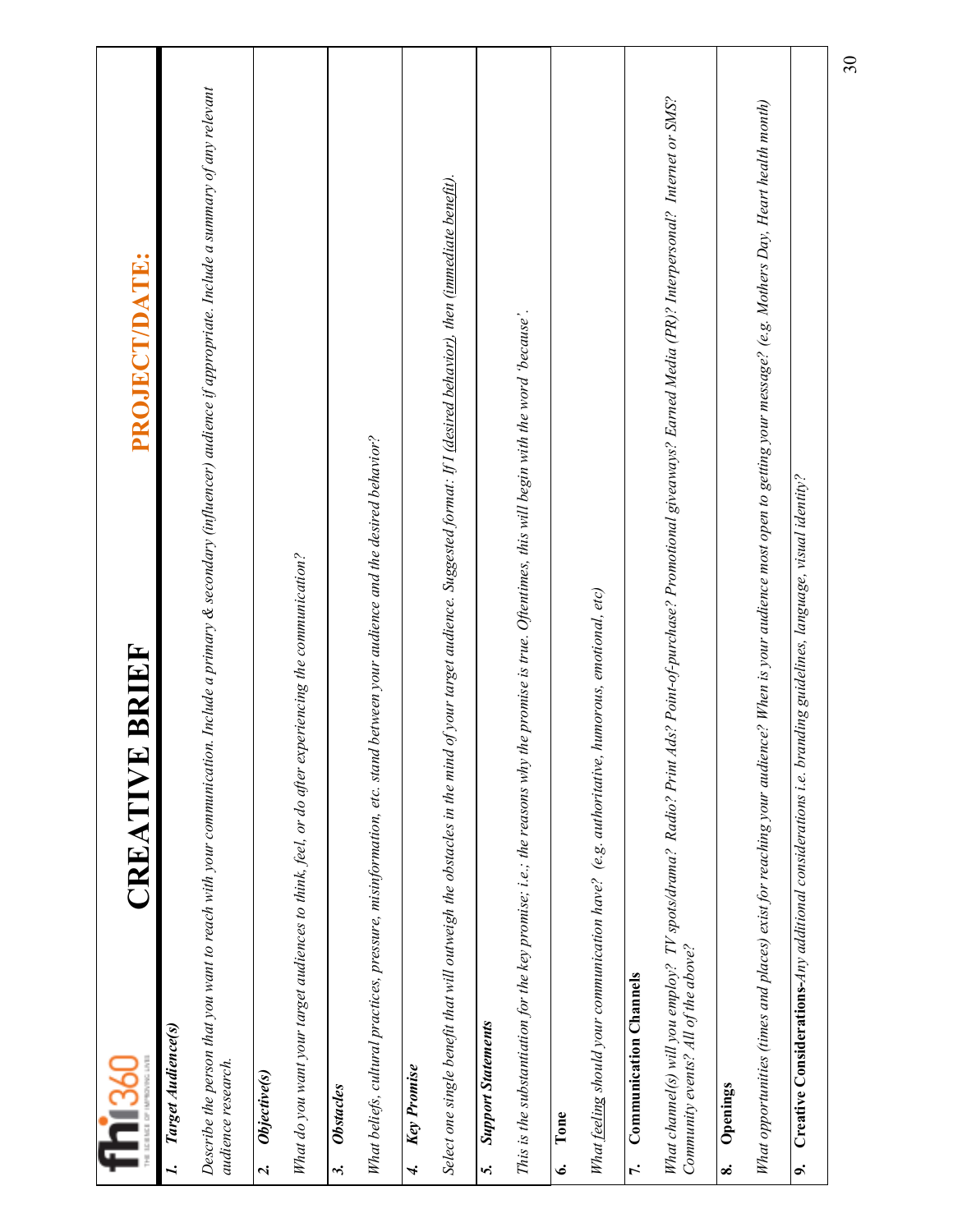### BRAVO CRITERIA CHECKLIST **BRAVO CRITERIA CHECKLIST**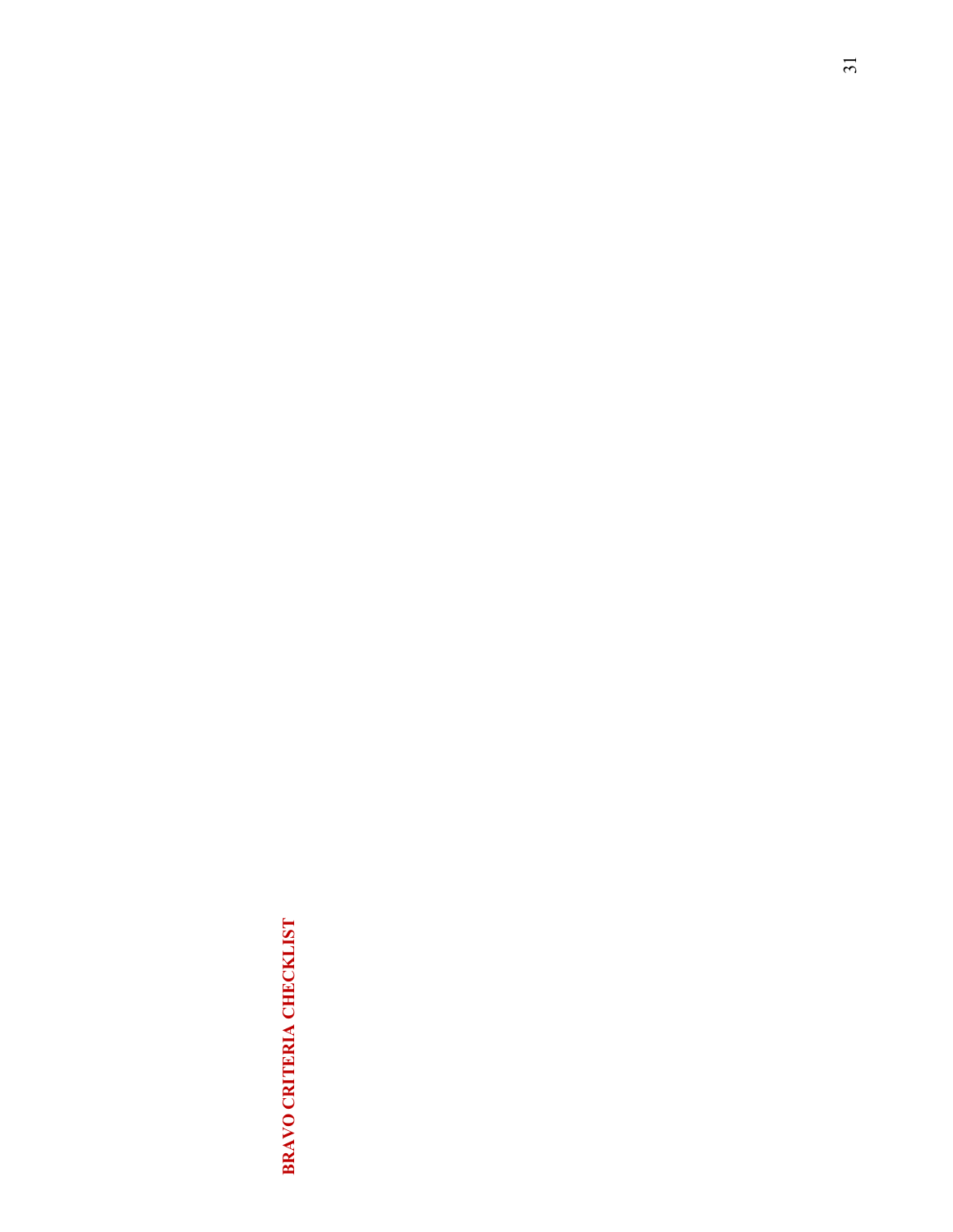# IS YOUR BEHAVIOR CHANGE COMMUNICATION BRAVO? **IS YOUR BEHAVIOR CHANGE COMMUNICATION BRAVO**?

*Use this checklist to evaluate the creative before the target audience does.*  Use this checklist to evaluate the creative before the target audience does.

# B Are you promoting a clear BEHAVIOR? **B** Are you promoting a clear **BEHAVIOR?**

 $\boxtimes$ 

*If so, what is it? If not, what, if anything could you do to revise?*  If so, what is it? If not, what, if anything could you do to revise?

# **R** Is it **RELEVANT/RESEARCH-DRIVEN?**  R Is it RELEVANT/RESEARCH-DRIVEN?

 $\boxtimes$ 

If the materials were driven by audience research, what were the insights? *If the materials were driven by audience research, what were the insights?* 

### A Is it ATTENTION-GETTING? **A** Is it **ATTENTION-GETTING?**

図

Would you stop to look or listen? More importantly, would your target audience? *Would you stop to look or listen? More importantly, would your target audience?* 

## V Are you offering anything of VALUE? **V** Are you offering anything of **VALUE?**

 $\boxtimes$ 

What are you offering the audience in exchange for adopting the behavior or accessing the product or service? *What are you offering the audience in exchange for adopting the behavior or accessing the product or service?* 

### O Does it meet your OBJECTIVES? **O** Does it meet your **OBJECTIVES?**

*Does it meet the objectives identified in your Creative Brief?* Does it meet the objectives identified in your Creative Brief?

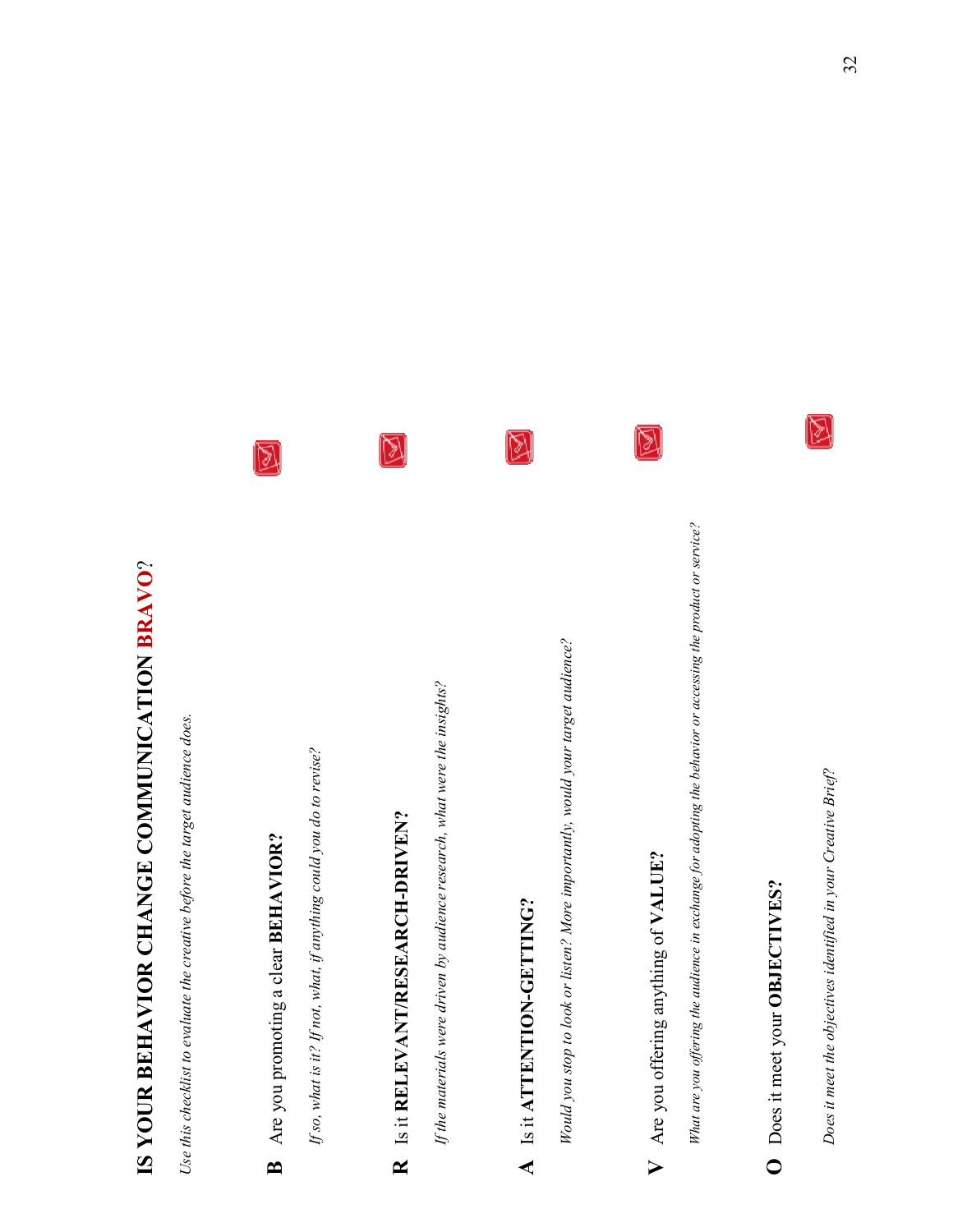## IMPLEMENTATION PLAN TEMPLATE **IMPLEMENTATION PLAN TEMPLATE**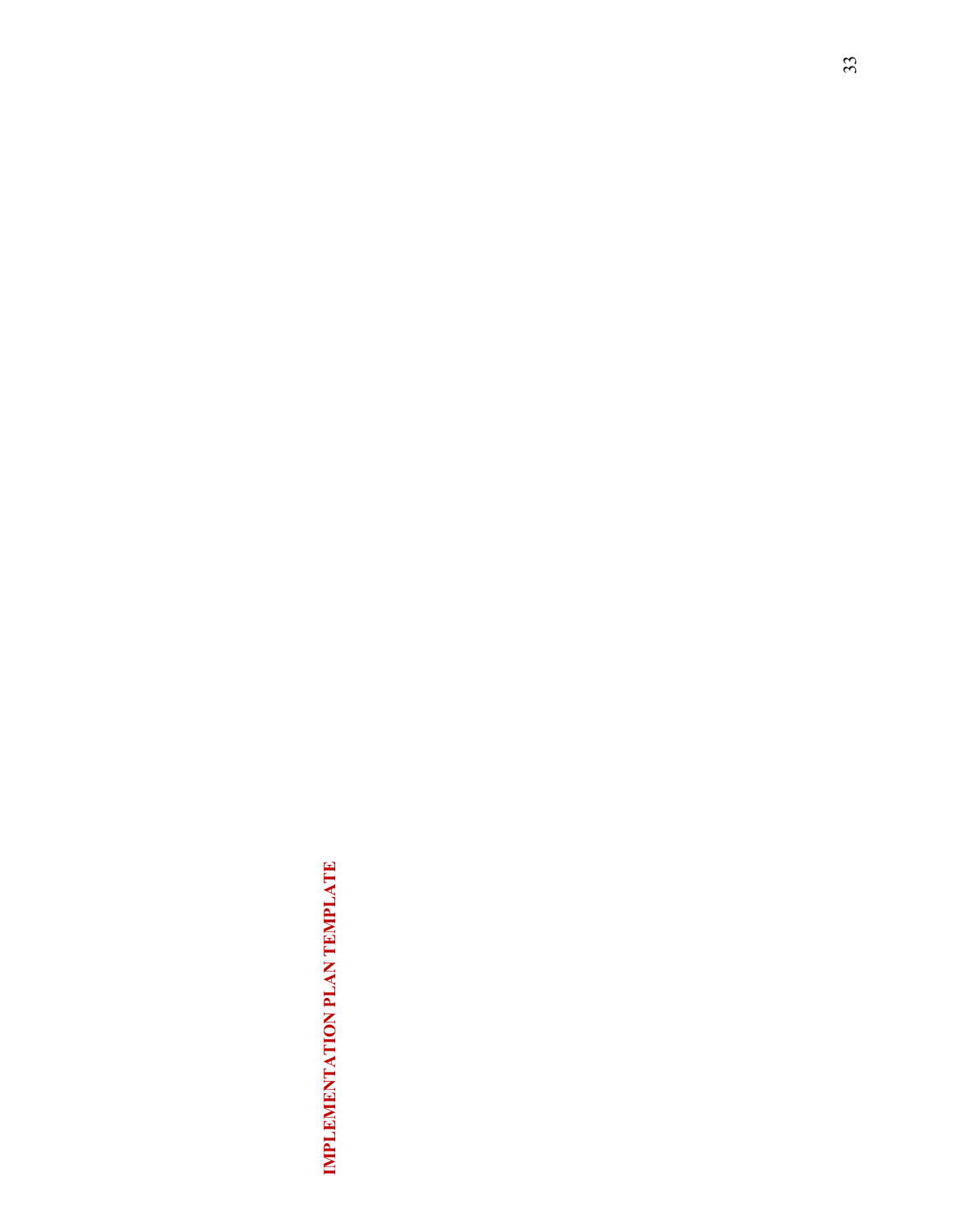|                     | How will you measure the success of<br><b>Evaluation Indicators</b><br>each activity?                            |                                                                                                                                                       |  |  |  |
|---------------------|------------------------------------------------------------------------------------------------------------------|-------------------------------------------------------------------------------------------------------------------------------------------------------|--|--|--|
|                     | implementing the activity?<br>Who is responsible for<br>Person(s) Responsible                                    |                                                                                                                                                       |  |  |  |
|                     | Place an X in the appropriate box to indicate<br>the first and last month of each activity.<br>12 Month Timeline | 12<br>10 11<br>$\bullet$<br>$\frac{8}{1}$<br>$\overline{z}$<br>$\bullet$<br>$\frac{1}{2}$<br>$\overline{a}$<br>$\ddot{\phantom{0}}$<br>$\overline{c}$ |  |  |  |
|                     | Target Audience<br>Who is the audience for<br>each activity?                                                     |                                                                                                                                                       |  |  |  |
| IMPLEMENTATION PLAN | List each activity. Be as specific as<br>possible. Use additional pages if<br>necessary.<br>Activity             |                                                                                                                                                       |  |  |  |

34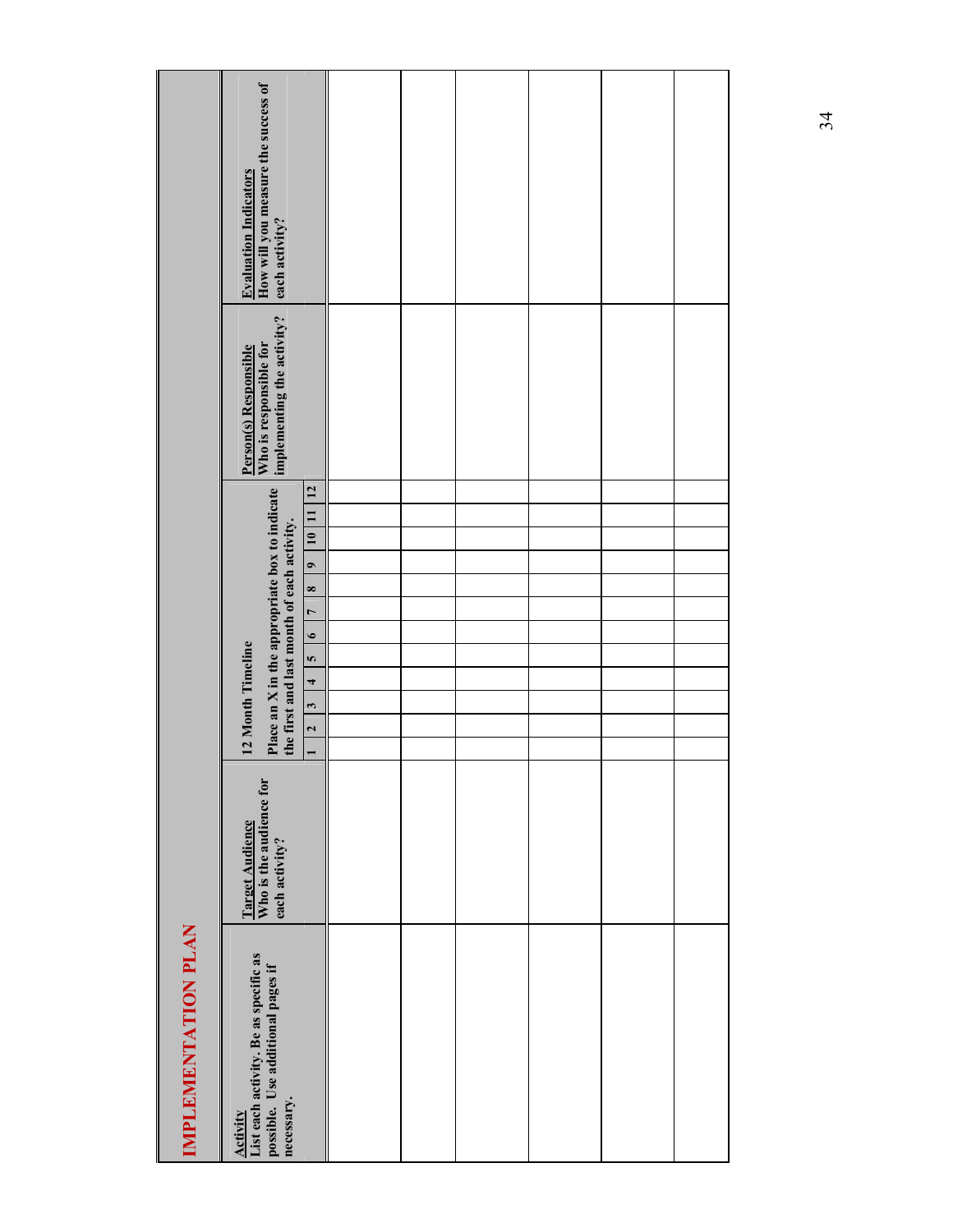**LINKS TO ADDITIONAL RESOURCES**